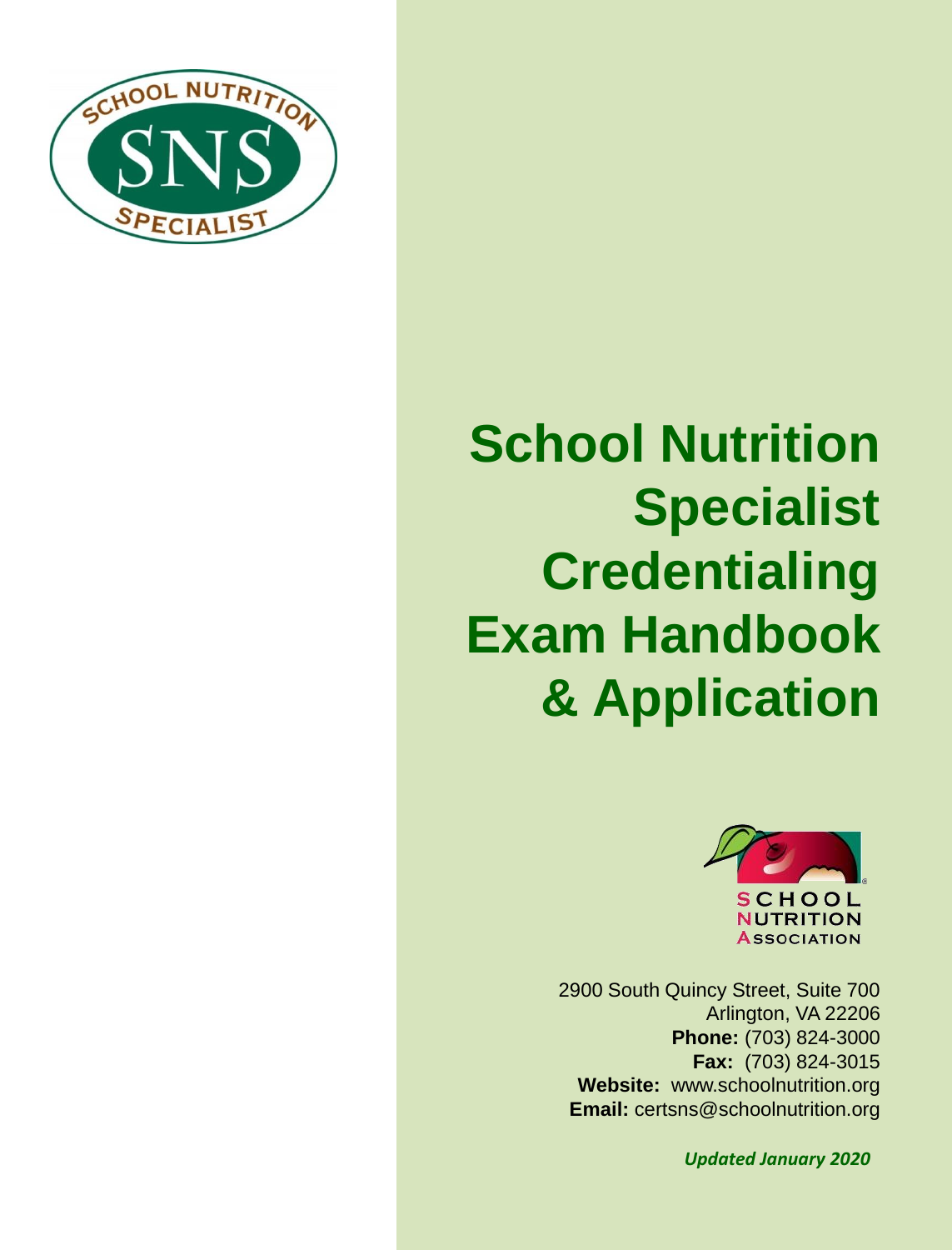# **TABLE OF CONTENTS**

| 16 |  |
|----|--|
|    |  |
|    |  |
|    |  |
|    |  |
|    |  |
|    |  |
|    |  |

Revised: January 2020. ©Copyright 1997-2020 by the School Nutrition Association. All rights reserved. No part of this publication may be reproduced or transmitted in any form or by any means without prior permission by the publisher.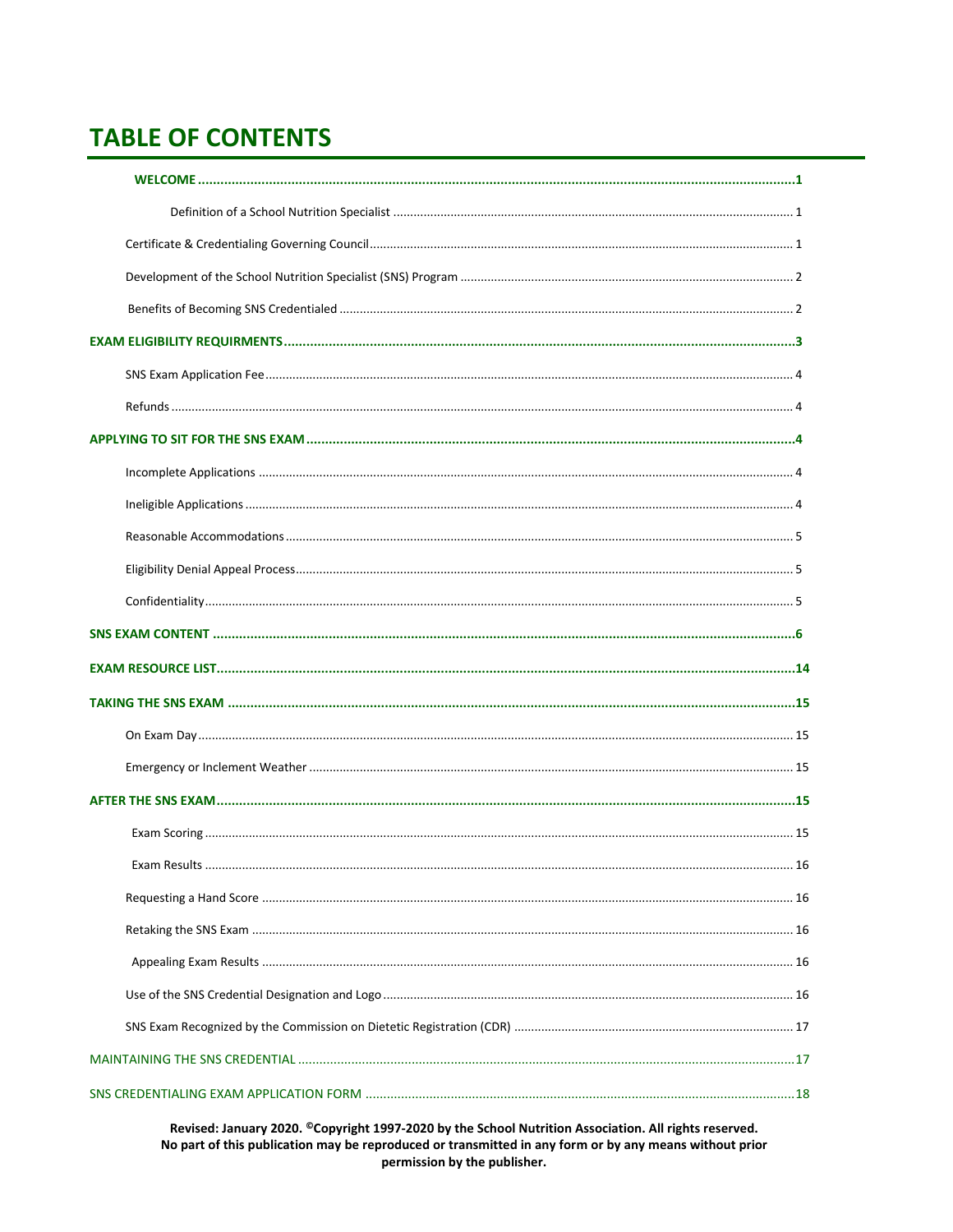# **WELCOME**

**Congratulations on taking this important career step to earn the School Nutrition Specialist (SNS) Credential!** The School Nutrition Association (SNA) established the SNS Credentialing Program in 1997 to:

- Enhance the professional image of school nutrition professionals;
- Establish a foundation for professional standards;
- Enhance individual performance; and
- Recognize achievement among school nutrition professionals.

The SNS Credential is a mark of excellence and achievement that reflects what it takes to manage school nutrition programs in today's challenging climate. The SNS credentialing exam evaluates candidates' knowledge and skills required to perform specific job activities related to managing or directing school nutrition programs. It is important to note that the test is set from a national perspective, both in terms of running a program and federal regulations (rather than state specific regulations).

The SNS exam is based on four (4) key areas, aligned with USDA professional standards that encompass nine (9) knowledge/content areas and competencies. **SNA released a new School Nutrition Specialist (SNS) exam in July 2019 which had some minor content area modifications**. With the increased focus on procurement in school nutrition, *Content Area IV: Procurement and Inventory Management* has been split and renamed *Content Area IV: Procurement Management*. This content area is now entirely dedicated to procurement related competencies and accounts for 5.5% of the overall exam. The inventory related competencies have been redistributed to other content areas, mainly *Content Area III*. To reflect this change, *Content Area III* is now named *Food Production, Inventory, and Operation Management*.

Please note that overall the test competencies have not changed, they have been redistributed to better reflect the current responsibilities of school nutrition professionals. The content area weightings have also not changed.

The SNS exam includes two-hundred and twenty (220) multiple choice questions of which only two-hundred (200) questions will be scored. The remaining twenty (20) questions will not be scored and are being pre-tested for future examinations. The pre-test items will be randomly dispersed throughout the exam, so candidates should plan on answering all questions. This is a standard industry process and best practice approved by the Certificate and Credentialing Governing Council. Candidates have four (4) hours to complete the exam. An independent testing company oversees the electronic grading of the SNS exam.

# **Definition of a School Nutrition Specialist**

A School Nutrition Specialist (SNS) is a professional who has successfully passed the School Nutrition Specialist exam, demonstrated the knowledge and competencies necessary to manage school nutrition programs in today's challenging climate. Individuals who have earned the SNS credential are dedicated to the achievement of high professional standards and professional development.

# **Certificate and Credentialing Governing Council**

The Certificate and Credentialing Governing Council, an autonomous arm of the School Nutrition Association, is responsible for the governance of the SNS Credentialing Program and all policies and standards related to the SNS credential. The Certificate and Credentialing Governing Council does not discriminate against any person on the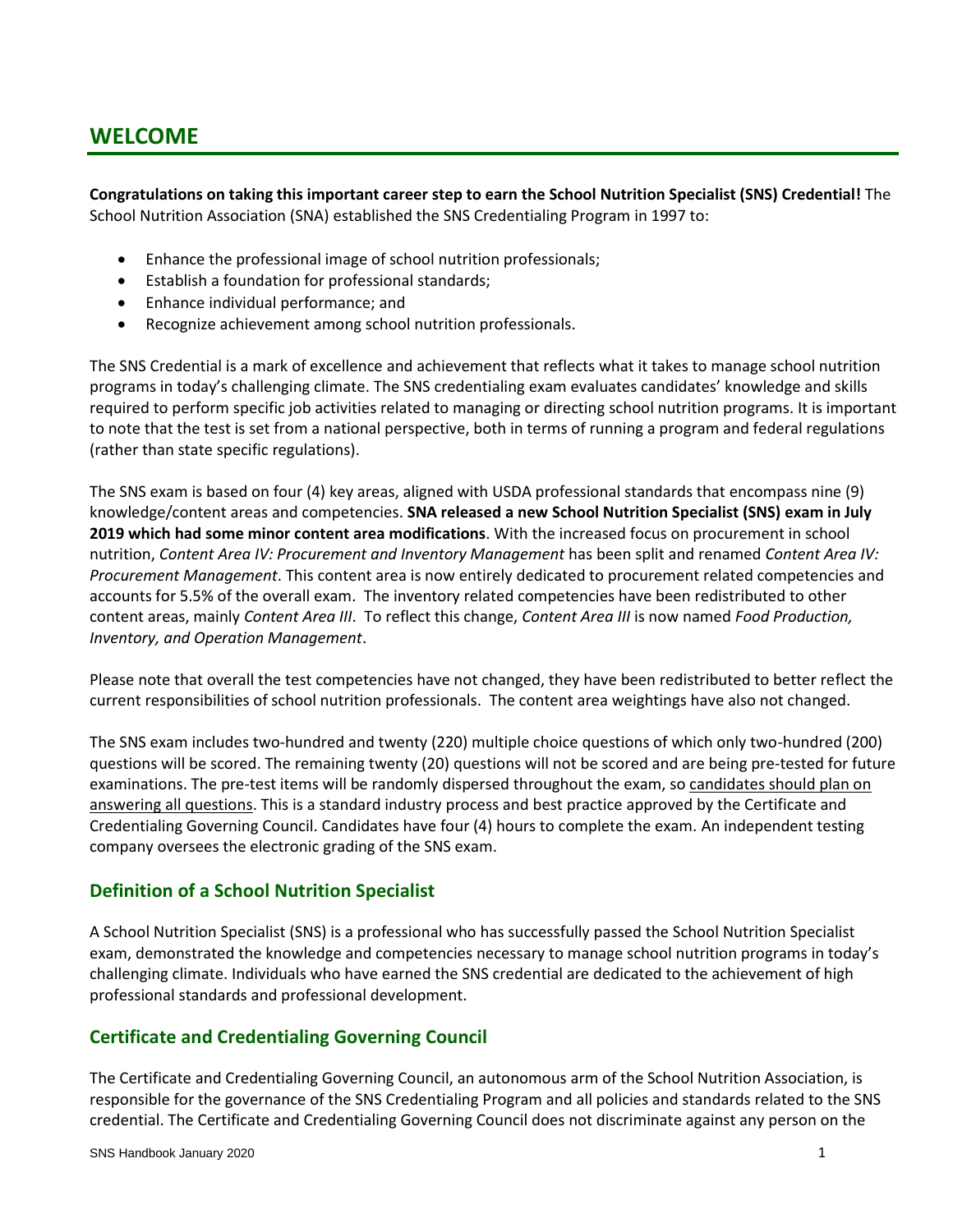basis of age, gender, sexual orientation, race, religion, national origin, medical condition, physical disability, or marital status. The Governing Council appoints an Exam Working Group composed of SNS credential holders and subject matter experts to ensure that the exam reflects current best practices in school nutrition.

# **Development of the SNS Program**

The first step in developing an exam based on a professional development program is to complete a job analysis and identify the skills and knowledge required to complete the job. The National Food Service Management Institute (NFSMI) developed a job analysis survey of school directors and supervisors in 1996. The job analysis survey was revised in 2009 and published by NFSMI under the title, *"Competencies, Knowledge and Skills for District-Level School Nutrition Specialist in the 21st Century".* 

The purpose of the job analysis survey was to identify the job skills, knowledge, and competencies required by district-level school nutrition professional to manage a school nutrition operation on a day-to-day basis. An expert panel of school nutrition professionals reviewed the results of the job analysis survey and identified the knowledge content areas for the SNS exam.

The SNS exam questions are written and reviewed by SNS credential holders and subject matter experts to reflect the current practices in the school nutrition profession. Each year the questions are analyzed statistically to identify any flaws. Questions that appear to be flawed are reviewed by the Exam Working Group to determine if they should be deleted from scoring entirely or if credit should be given for more than one answer. These judgments are analyzed statistically to determine the passing score.

# **Benefits of Becoming SNS Credentialed**

- 1. Providing formal recognition of professional achievement in the four (4) learning areas of USDA Professional Standards for school nutrition personnel;
- 2. Promoting professional recognition from subordinates, peers and superiors;
- 3. Increasing the ability to direct a complex food and nutrition service operation;
- 4. Demonstrating continued commitment to the school nutrition profession;
- 5. Expanding career opportunities;
- 6. Elevating self-esteem and pride in your work;
- 7. Improving credibility with school and district officials, locals boards of education, governing boards and the general public; and
- 8. Offering self-fulfillment.

**Additionally the Healthy, Hunger-Free Kids Act of 2010 and subsequent legislation require school nutrition personnel to meet professional standards. The four (4) USDA professional standards learning areas are aligned with SNA's four (4) Key Areas of learning for the SNS Exam. It has never been more important to invest in continuous improvement and continuing education for yourself and your staff.**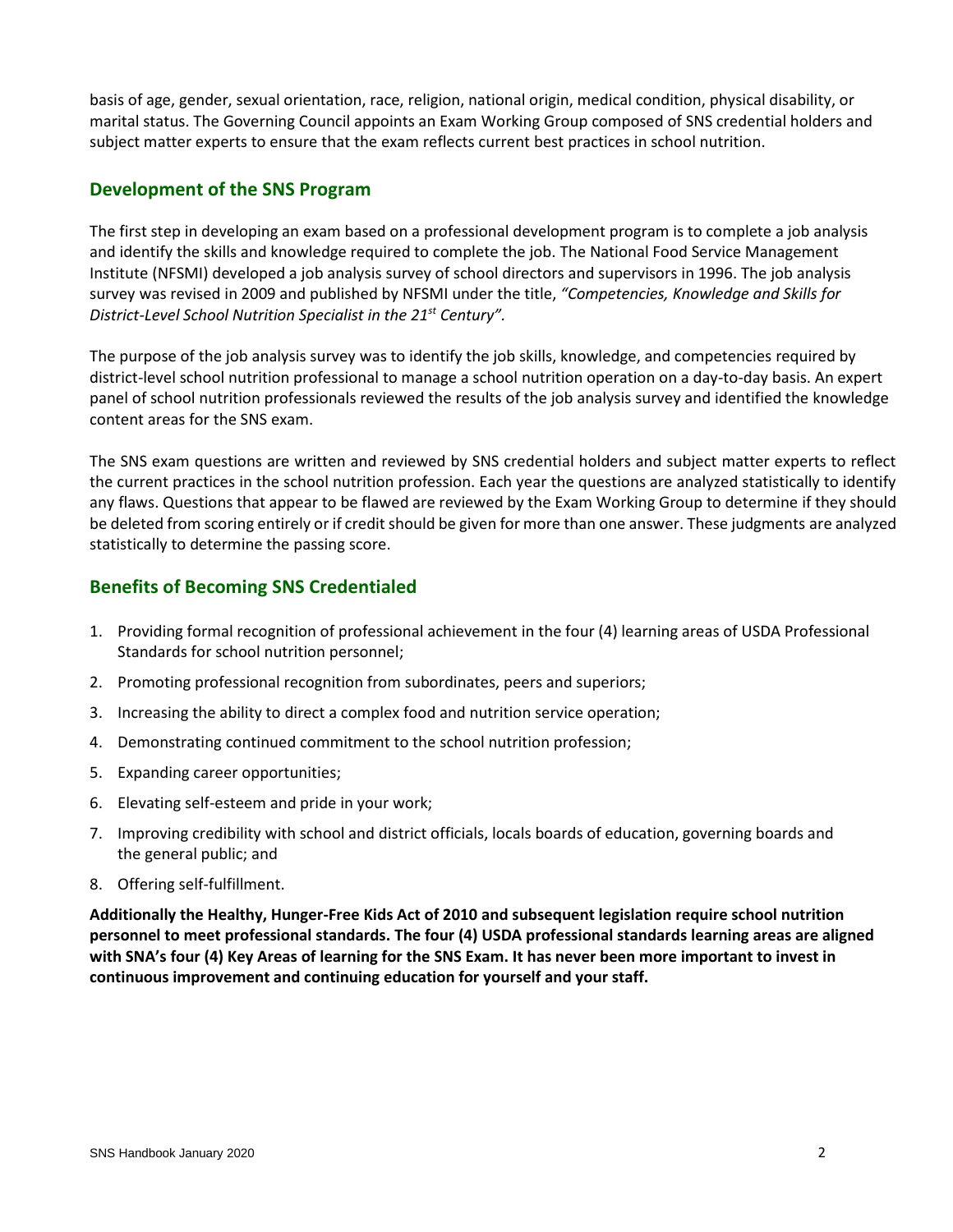# **EXAM ELIGIBILTY REQUIREMENTS**

Candidates interested in taking the SNS Credentialing Exam must meet the academic and work experience criteria for one of the following options listed in order to be eligible to sit the exam.

|                              | <b>ACADEMIC REQUIREMENTS</b>                                                                                                                                                                                                                                                                                        |
|------------------------------|---------------------------------------------------------------------------------------------------------------------------------------------------------------------------------------------------------------------------------------------------------------------------------------------------------------------|
| <b>DPTION</b>                | 60 College Credits OR Associate's Degree<br><b>AND</b>                                                                                                                                                                                                                                                              |
|                              | <b>KEY AREA REQUIREMENTS</b>                                                                                                                                                                                                                                                                                        |
|                              | Additional 30 College Credits in any of the four Key Areas: Nutrition, Operations, Administration,<br>Communications/Marketing (see table on page 4)                                                                                                                                                                |
|                              | OR<br>Work experience in coordinating, managing or supervising various aspects of child nutrition programs<br>may be substituted for 30 college credits (1 year of work experience equals 10 college credits)<br><b>AND</b>                                                                                         |
|                              | <b>WORK EXPERIENCE REQUIREMENTS</b>                                                                                                                                                                                                                                                                                 |
|                              | One year of work experience related to school nutrition within the past 5 years in any of the following<br>settings:                                                                                                                                                                                                |
|                              | School Nutrition Program (District/State/Federal)<br>Community Nutrition Program (Child Care/Head Start)<br>٠<br>College/University/Technical/Culinary Program (Staff/Faculty/Research)<br><b>SNA State/National Association Staff</b><br><b>State/Community Agency</b><br>Trainer/Consultant/Industry Staff        |
|                              | <b>ACADEMIC REQUIREMENTS</b>                                                                                                                                                                                                                                                                                        |
|                              |                                                                                                                                                                                                                                                                                                                     |
|                              | Bachelor's Degree or Higher<br><b>AND</b>                                                                                                                                                                                                                                                                           |
|                              | <b>WORK EXPERIENCE REQUIREMENTS</b>                                                                                                                                                                                                                                                                                 |
| $\mathbf 2$<br><b>NOILdC</b> | One year of work experience related to school nutrition within the past 5 years in any of the following<br>settings:                                                                                                                                                                                                |
|                              | School Nutrition Program (District/State/Federal)<br>٠<br><b>Community Nutrition Program (Child Care/Head Start)</b><br>College/University/Technical/Culinary Program (Staff/Faculty/Research)<br><b>SNA State/National Association Staff</b><br><b>State/Community Agency</b><br>Trainer/Consultant/Industry Staff |

# **Applicable College Courses by Key Area**

For applicable college course topics by key area please refer to USDA's Professional Standards Learning Objectives and Learning Topics which are available a[t www.schoolnutrition.org/professionalstandards.](http://www.schoolnutrition.org/professionalstandards)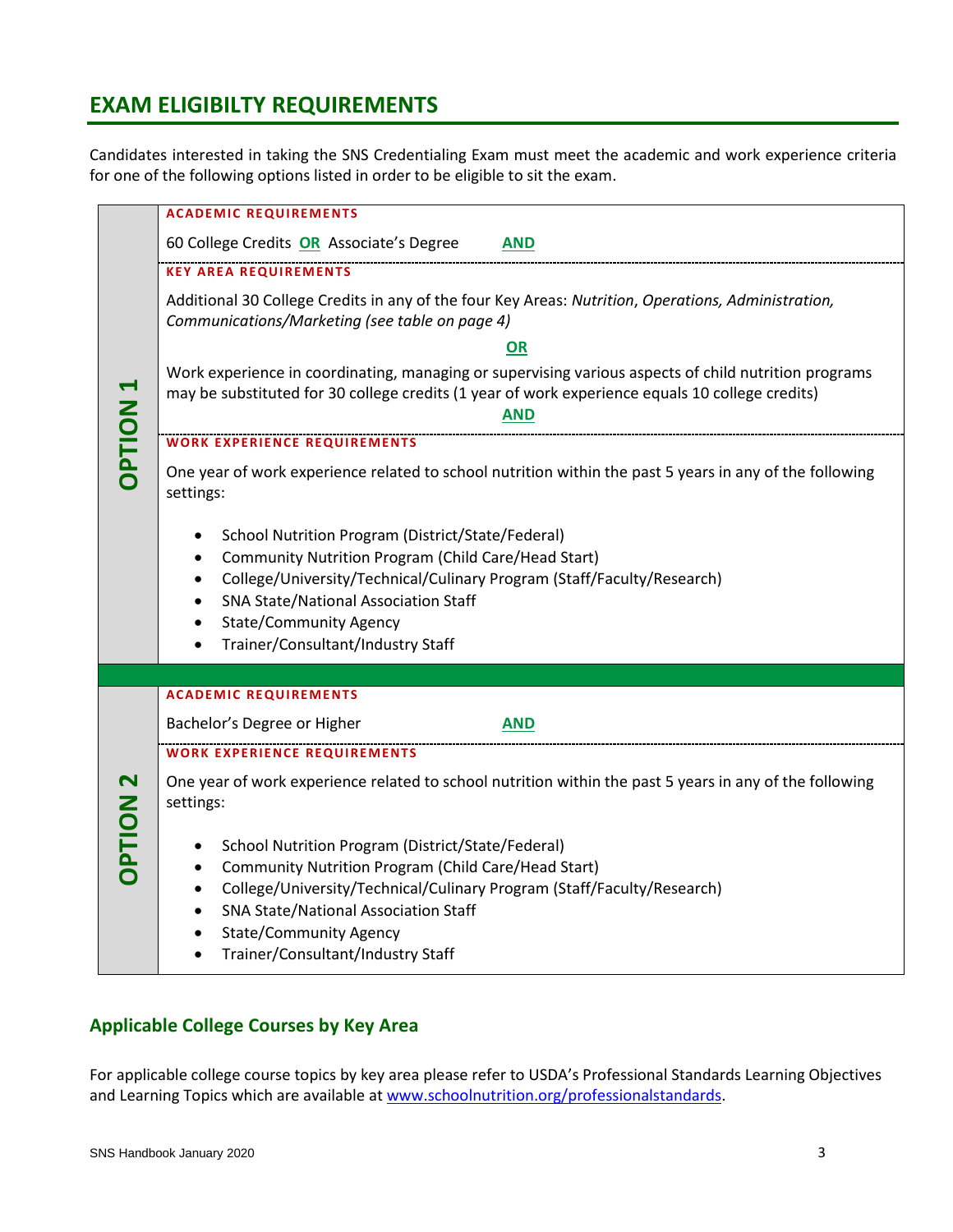# **SNS Exam Application Fee**

The SNS exam application fee is:

- \$ 225.00 for SNA Members
- \$ 325.00 for Non-Members

*SNA accepts payments made by Check, Money Order, Visa, MasterCard, Discover or American Express.*

*SNA reserves the right to modify fees.*

**Note:** There is a \$40.00 late fee for applications submitted or postmarked after the registration deadline.

# **Refunds**

If the exam candidate is deemed ineligible to sit for the SNS Exam or cancels the exam registration, SNA will refund the exam fee minus a processing fee of \$ 50.00.

# **APPLYING TO SIT FOR THE SNS EXAM**

Visit [www.schoolnutrition.org/sns](http://www.schoolnutrition.org/sns) to view the current listing of SNS exams scheduled throughout the country. Once you have selected the exam date, submit the following:

- 1. Completed SNS Exam Application Form (page 18 of this handbook)
- **2.** Copy of your college transcript **(unoffical transcript is acceptable)**
- 3. Appropriate payment to the address or fax number located on the exam application form

*Note that the application must be postmarked by the registration deadline posted online.* Once the application has been reviewed and accepted, SNA will send an exam confirmation notice via email. If you do not receive an email within 7-10 business days of submitting your application, please contact at 800-877-8822 or [certsns@schoolnutrition.org.](mailto:certsns@schoolnutrition.org) Registrations cannot be approved at the examination site.

# **Incomplete Applications**

SNA will send an email notification to the candidate listing the missing documentation. If SNA does not receive the missing documentation at least 3 weeks prior to the requested exam date, the application will be returned and the applicant must submit (in writing) a request for a refund minus the exam processing fee.

The application will be deemed incomplete if:

- Information was incomplete or the application is not signed
- The appropriate exam fee or proper documentation was not included

# **Ineligible Applications**

If the candidate fails to provide SNA with missing/additional documentation as requested, SNA will send a letter stating the reason for ineligibility. Candidates will receive their application and exam refund minus the processing fee.

The application will be deemed ineligible if:

- Eligibility requirements are not documented
- Application is not signed
- Information on the application is falsified

SNS Handbook January 2020 4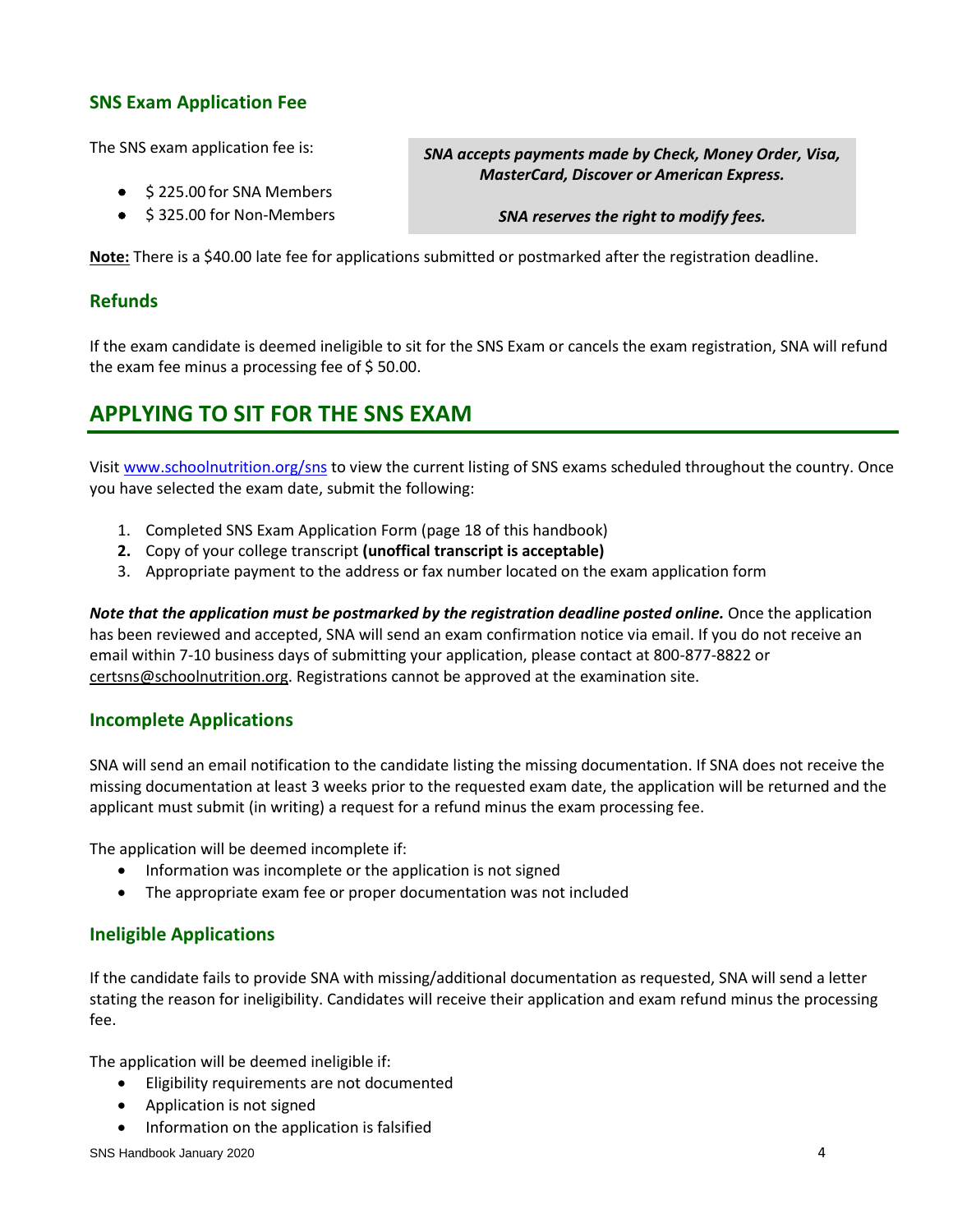# **Reasonable Exam Accommodations**

SNA complies with the provisions of the Americans with Disabilities Act in accommodating candidates who require reasonable accommodations. SNA must be informed of exam needs or modifications in writing with supporting medical documentation at the time of application submission.

# **Eligibility Denial Appeal Process**

Candidates who are denied eligibility to sit for the exam may appeal the decision to the SNA Certificate and Credentialing Governing Council.

- The applicant making an appeal must submit the appeal in writing to the Certificate and Credentialing Governing Council within 30 days of receipt of the non-eligibility correspondence from SNA.
- The Governing Council will meet via web-conference within 30 days of receipt of the appeals letter.
- Notice of the Governing Council's final decision will be mailed or emailed to the applicant within 10 days of the decision.

# **Confidentiality**

All exam applications and results shall remain confidential. SNA will mail the exam results to exam candidates approximately 6-8 weeks after the initial exam date. Candidates who pass the exam will be mailed a SNS certificate and card. Candidates who fail the exam will be mailed a Diagnostic Report within the same time period. Results will not be released by phone, fax or e-mail. Note that a publicized list of SNS professionals is posted on the SNA website. A recognition letter can also be sent to a supervisor at the request of the SNS credential holder.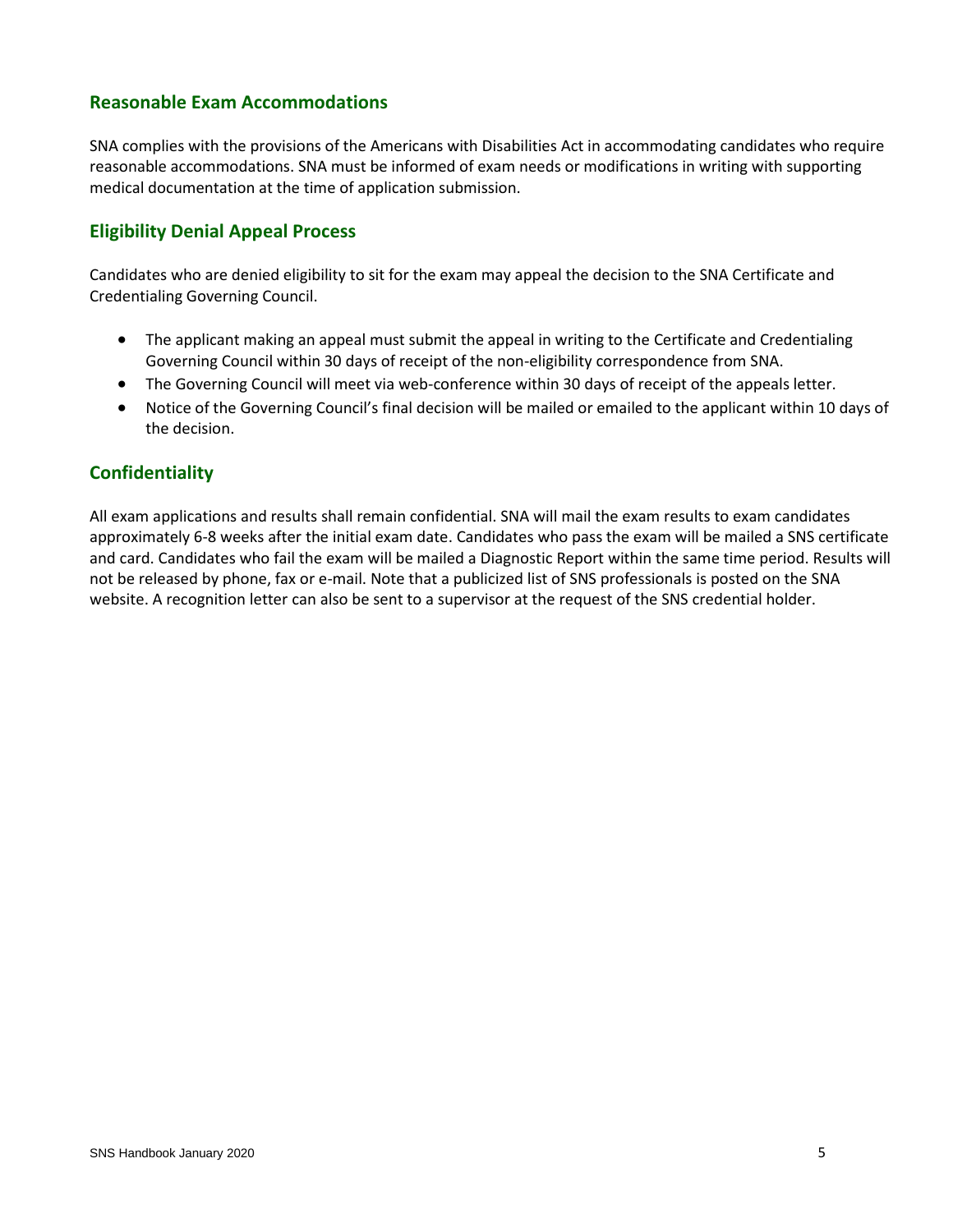# **SNS EXAM CONTENT**

The content and knowledge of the SNS Exam is based on four (4) key areas, SNA's *Keys to Excellence: Standards of Practice for Nutrition Integrity* aligned with USDA professional standards, along with NFSMI's *Competencies, Knowledge, and Skills for District-Level School Nutrition Professionals in the 21st Century*.

The following outline is a detailed guide to the four Key Areas that a professional must have in order to successfully pass the School Nutrition Specialist (SNS) Credentialing Exam. For each area, the percentage weight of questions on the exam is provided.

# **Key Area 1 – Nutrition**

#### **I: Menu and Nutrition Management** *17% of exam*

# *A. Develops guidelines for planning menus that comply with nutrition objectives and support operational goals of the school nutrition program.*

- 1. Plans nutritionally sound menus that comply with federal, state, and local regulations.
- 2. Develops and implements a menu system to maximize use of USDA foods.
- 3. Develops an effective system for menu planning that includes, but is not limited to, costing, forecasting, nutrient analysis, variety, and customer preferences.
- 4. Collaborates with school staff, parents, physicians, and other health professionals to meet the special food and/or nutrition needs of children, as mandated.
- 5. Ensures all menu items served are consistent with nutrition objectives and contribute to the development of healthy eating habits.
- 6. Develops procedures for collecting customer feedback that may include, but is not limited to, surveys, taste panels, and menu committees.
- 7. Plans menus to incorporate cultural preferences and introduce students to a variety of foods.

#### *B. Provides leadership to support the nutrition and wellness initiatives within the school district.*

- 1. Promotes healthy eating habits and provides guidelines for selecting healthful meals and snacks through nutrition education and appropriate marketing in the school cafeteria.
- 2. Utilizes appropriate nutrition education and promotional materials to encourage healthy eating behaviors.
- 3. Supports nutrition education programs for students, school nutrition staff, administrators, teachers, and other school district staff.
- 4. Promotes activities to increase wellness and nutrition awareness among students, administrators, teachers, and other school district staff.
- 5. Forms partnerships with parents, students, and the education community to support an integrated approach to nutrition education.
- 6. Evaluates the effectiveness of nutrition education programs initiated by the school nutrition program.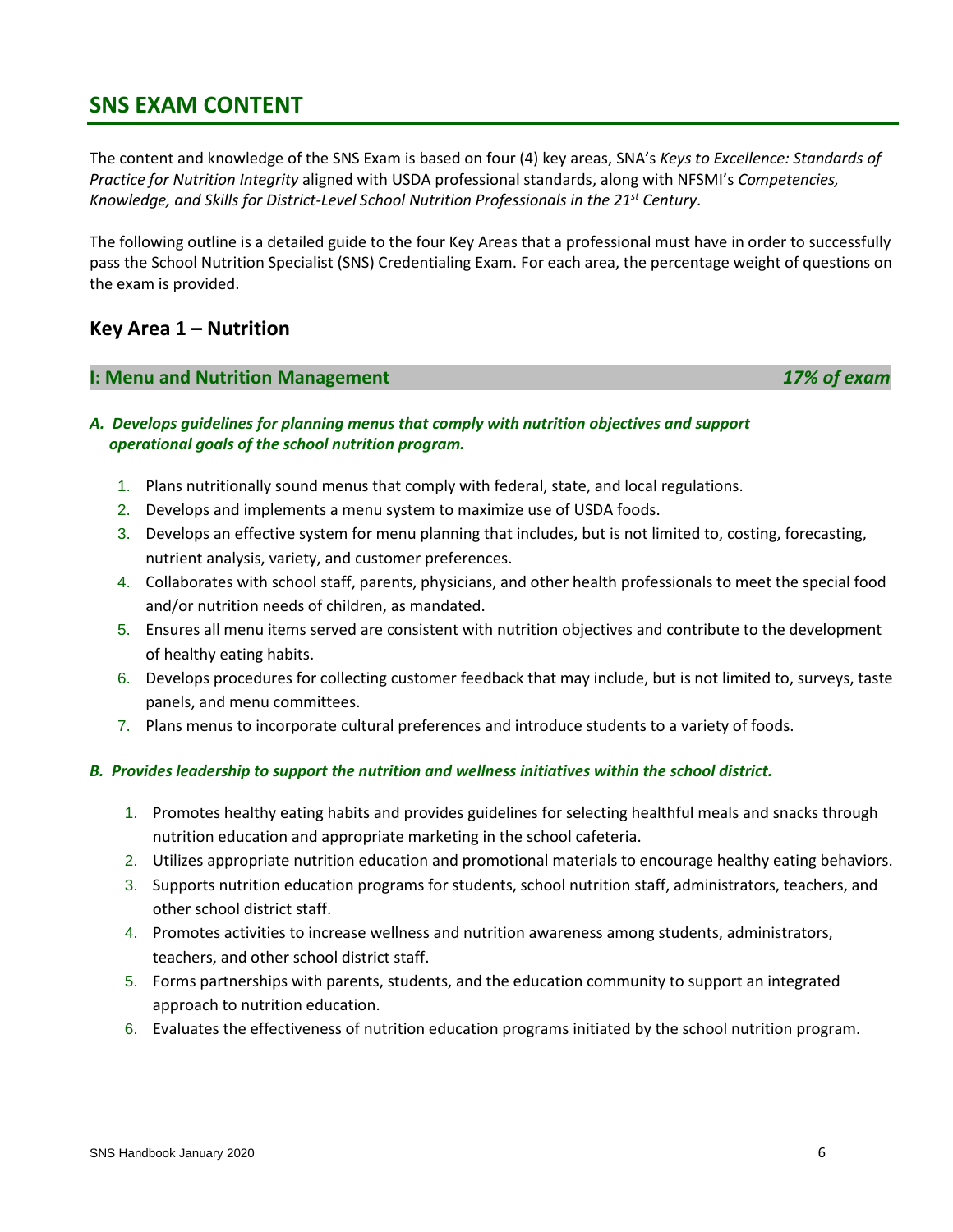# 3. Develops guidelines for recipe modification to meet nutrition objectives and increase customer

- 4. Trains managers in food production and forecasting procedures.
- 5. Selects the most effective food production system for school nutrition sites.

# **Key Area 2 – Operations**

#### **II: Facilities, Technology and Equipment Management** *5% of exam*

# *A. Provides leadership in designing and planning facilities that support the operational goals of the school nutrition program.*

- 1. Utilizes a team approach to develop a needs assessment and for planning new construction and/or renovation projects.
- 2. Seeks input from school nutrition staff for design enhancements to improve workflow and service systems.
- 3. Creates a profile describing the school nutrition program to guide the planning team in designing an effective and efficient operation.

# *B. Develops guidelines for selecting and maintaining equipment to accomplish the operational goals of the school nutrition program.*

- 1. Ensures that equipment selected is appropriate for facility and operational needs to meet short and longterm goals of the school nutrition program.
- 2. Creates procedures for the proper care, preventive maintenance, and repair of equipment.
- 3. Seeks information from manufacturers' representatives and/or input from foodservice consultant (if applicable) to identify equipment best suited for facility and operational needs.
- 4. Evaluates school nutrition managers' requests and recommendations for new equipment.
- 5. Creates a strategic plan describing the short and long-term equipment needs at each school nutrition site.

#### *C. Establishes an environmentally responsible school nutrition program.*

- 1. Develops procedures and monitors implementation of initiatives that promote an environmentally responsible school nutrition program.
- 2. Provides leadership for developing school nutrition environmental management policies that are responsible and enforceable.
- 3. Utilizes technology and information systems to effectively manage the program.
- 4. Analyzes cost-effectiveness of initiatives that promote an environmentally responsible school nutrition program (e.g., energy conservation, recycling, waste disposal).

**III: Food Production, Inventory and Operation Management** *15% of exam*

# *A. Develops a management system to ensure high standards for quality food production.*

- 1. Establishes procedures to maintain required daily food production records at each school nutrition site.
- 2. Develops food production planning procedures including, but not limited to, forecasting, production schedules, standardized recipes, and portion control.
- acceptability.
	-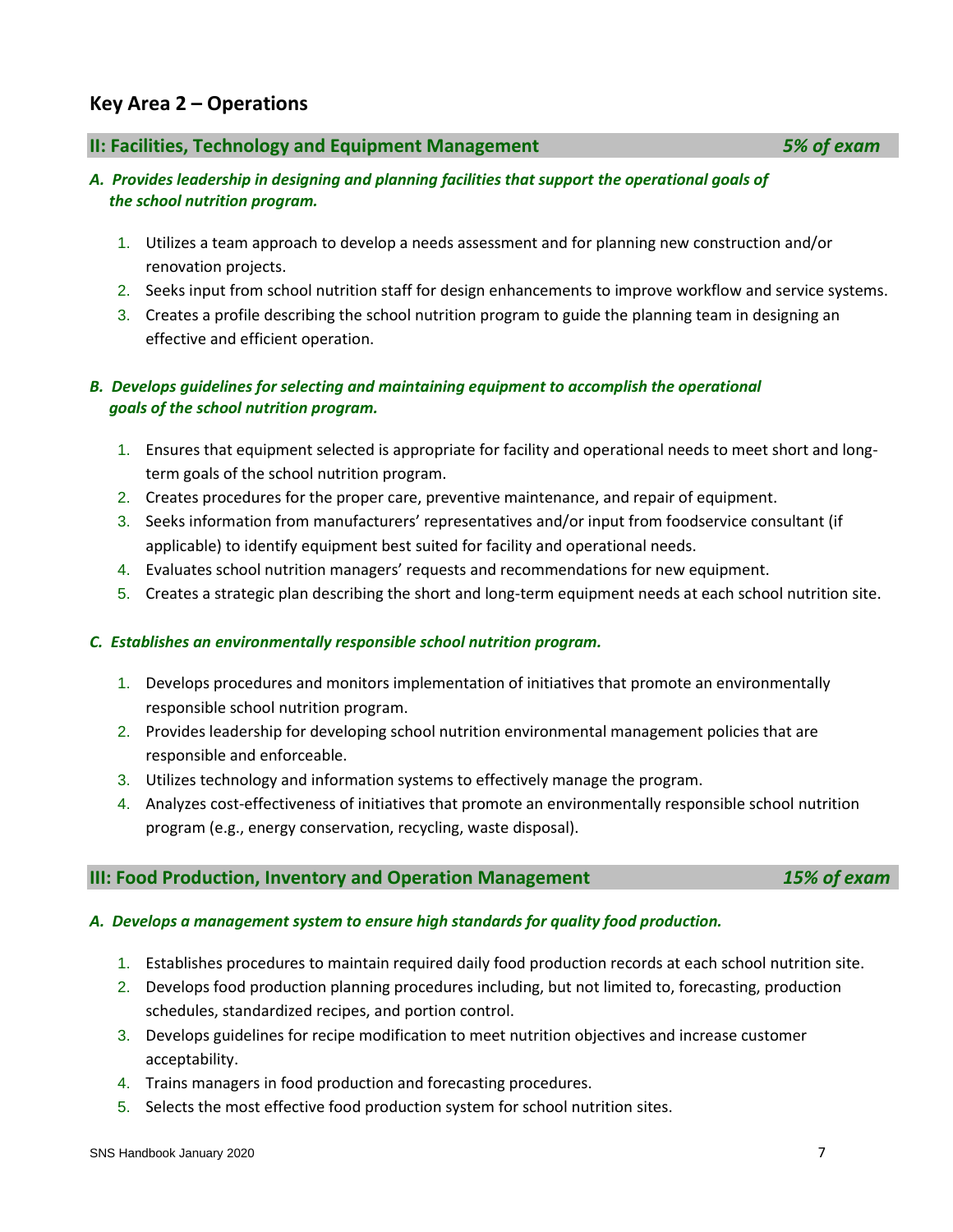- 6. Develops food quality standards to assist school nutrition staff in evaluating menu items prior to service.
- 7. Maintains current training materials for use by school nutrition managers to train staff on food production techniques.
- 8. Coordinates training for school nutrition staff to enhance their culinary and/or catering skills.
- 9. Develops delivery and inventory requirements that address product quality indicators (e.g., temperature upon delivery and receipt, packaging), time, and quantity.
- 10. Develops and updates systems for tracking product inventory.

#### *B. Establishes operational systems for managing food production and service.*

- 1. Develops contingency plans for use in the event of hardware and/or software failure, such as performing backup of information periodically.
- 2. Encourages school nutrition managers and staff to produce and serve meals in a customer-friendly environment.
- 3. Establishes and communicates quality customer service standards to the school nutrition staff.
- 4. Ensures a dining environment that promotes good nutrition and healthy eating behaviors.
- 5. Demonstrates ability to utilize customer feedback in improving production and service.
- 6. Establishes an effective food distribution system for all school nutrition sites.
- 7. Develops safe and efficient work methods to maximize staff productivity.
- 8. Develops guidelines for work schedules that effectively and efficiently meet operational goals.
- 9. Develops procedures for measuring and evaluating delivery systems, appearance and efficiency of serving area, and serving techniques.

# **IV: Procurement Management** *5.5% of exam*

*A. Develops procurement guidelines that comply with established regulations and support operational goals of the school nutrition program.*

- 1. Develops and monitors procurement procedures for school nutrition sites to order, receive, and store products.
- 2. Evaluates current purchasing practices to determine effectiveness and compliance.
- 3. Develops appropriate bid documents that include product specifications, usages, and special instructions/conditions following federal, state, and local regulations.
- 4. Evaluates bids/quotes and makes purchase recommendations following federal, state, and local regulations.
- 5. Analyzes technical support, training availability, maintenance service availability, and cost of upgrades when considering new purchases.
- 6. Utilizes appropriate resources to gather information on potential purchases.
- 7. Evaluates purchasing methods (e.g., bid buying, prime vendors, group purchasing) and selects most appropriate method for the school nutrition program.
- 8. Develops product specifications that ensure broad customer acceptability and nutrition integrity utilizing pre-bid conferences, product testing/screening, and product comparison.
- 9. Monitors current market conditions that influence procurement decisions (e.g., price, supply, demand).
- 10. Updates product knowledge by communicating with industry and other foodservice professionals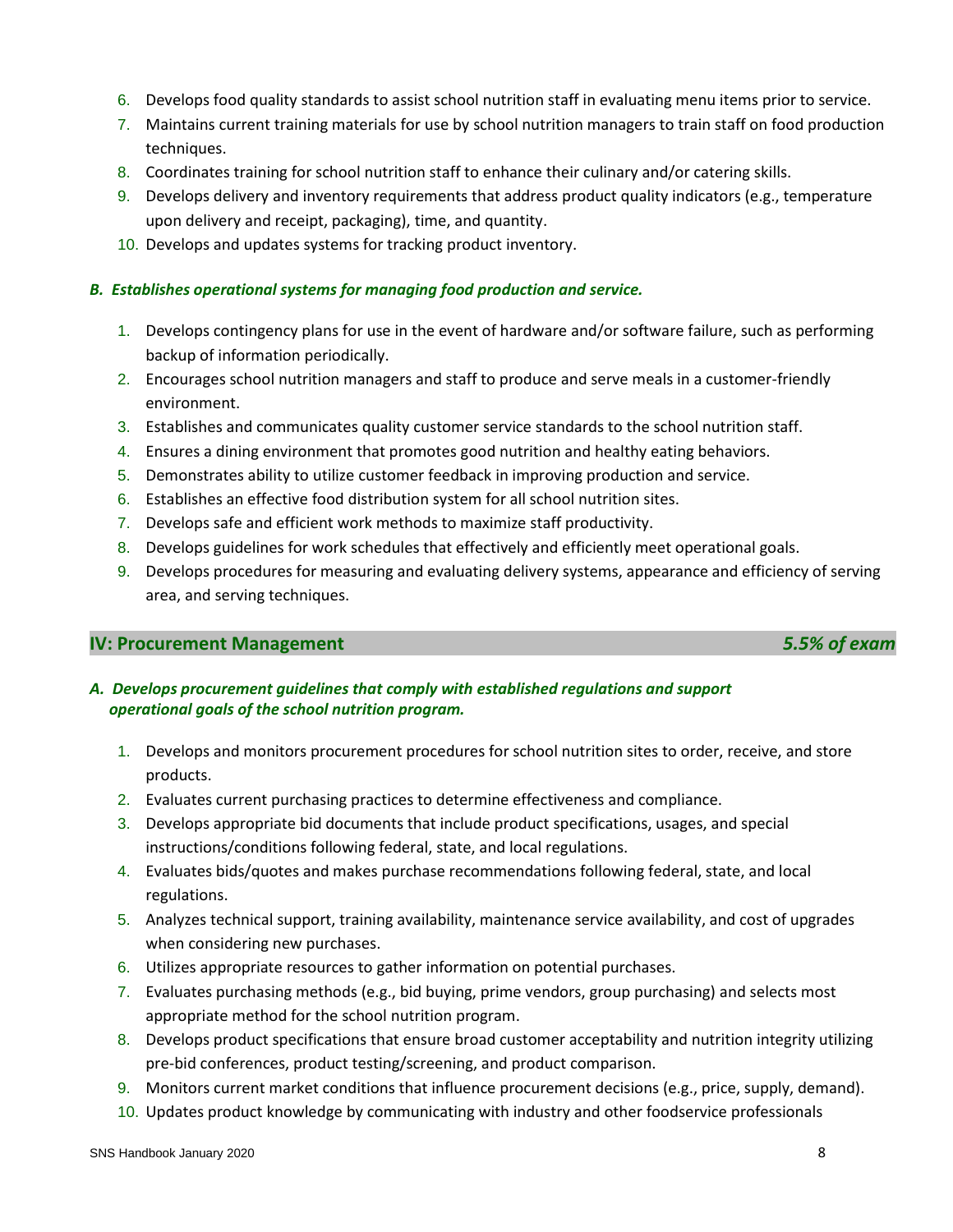# **V: Food Security, Sanitation, and Safety** *14.5% of exam*

#### *A. Establishes policies and procedures to ensure food is prepared and served in a sanitary and safe environment.*

- 1. Develops and monitors a HACCP-based food safety and sanitation program that meets federal, state, and local regulations.
- 2. Ensures that all food safety inspection deficiencies are addressed competently and in a timely manner.
- 3. Develops a sanitation training program for school nutrition staff.
- 4. Develops emergency procedures and practices for food recalls and foodborne illnesses.
- 5. Establishes communication procedures within the school district regarding food safety issues.
- 6. Conducts routine food safety and sanitation inspections at each school nutrition site and develops corrective action plans, as needed.
- 7. Develops procedures and trains school nutrition staff on proper use, cleaning, and sanitizing of foodservice equipment.
- 8. Develops safe, effective methods for prevention and control of insects, rodents, and other pest infestations.
- 9. Develops and communicates receiving procedures to ensure that products received match delivery requirements.
- 10. Develops procedures for inventory control that address the delivery date, storage, and turnover rate of food products and supplies.

# *B. Provides leadership in creating a safe work environment for school nutrition operations.*

- 1. Encourages school nutrition staff participation in creating a safe work environment.
- 2. Ensures that the Material Safety Data Sheets for chemical products are up-to-date and accessible to school nutrition staff.
- 3. Establishes policies for posting workplace safety information.
- 4. Ensures school nutrition staff training on the proper use of fire extinguishers.
- 5. Ensures compliance with health and safety regulations established by federal (OSHA), state, and local agencies.
- 6. Documents safety training following district guidelines.
- 7. Develops safety requirements and standards for selection and use of chemicals, hazardous materials, and equipment.
- 8. Develops training procedures and safety guidelines for workplace injury prevention and injury response reporting.
- 9. Initiates and/or maintains a needs-based safety training program.

#### *C. Develops a systematic approach to address emergency and disaster situations.*

- 1. Establishes and communicates a basic plan for dealing with an emergency/disaster situation to school nutrition staff and appropriate school/district staff.
- 2. Establishes a school nutrition crisis management team to develop a plan outlining the functions of school nutrition staff in the event of a crisis.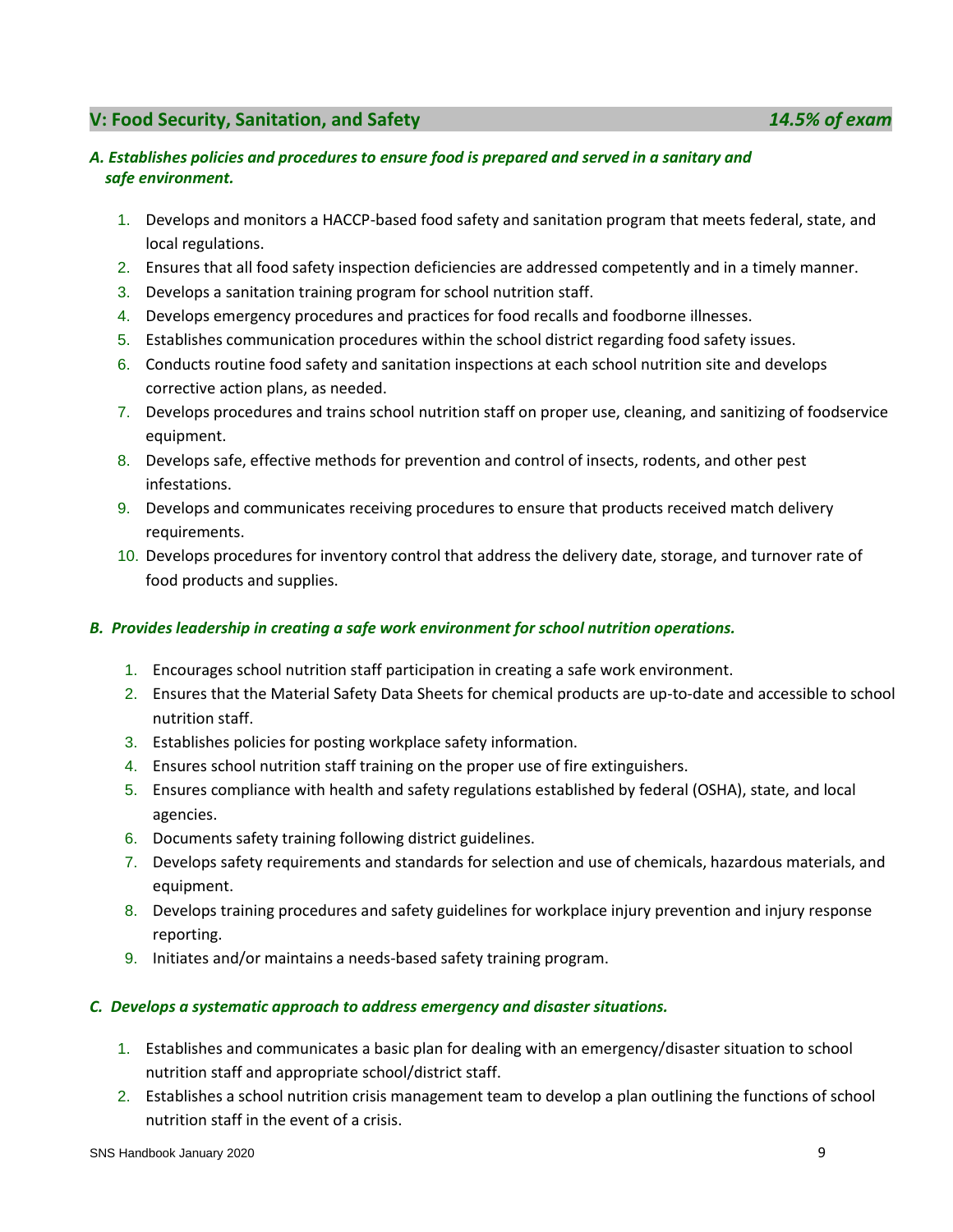- 3. Determines the food and supply items to be available for use at each school nutrition site in case of an emergency.
- 4. Ensures first aid training programs are provided to school nutrition staff.
- 5. Develops an emergency feeding plan and trains school nutrition staff on appropriate implementation.
- 6. Develops a plan for communicating with appropriate federal, state, and/or local officials concerning the use of USDA foods for disaster relief.
- 7. Develops a plan to secure food, equipment, and supplies from outside organizations in case of emergencies.
- 8. Verifies with district administration that the school nutrition program emergency/disaster plan is aligned with the district plan.
- 9. Communicates with appropriate state and/or federal officials concerning the use of USDA foods for disaster relief.

# **Key Area 3 – Administration**

# **VI: Program Management and Accountability** *10% of exam*

# *A. Establishes a system to ensure nutritional, financial, and regulatory accountability of the school nutrition program.*

- 1. Ensures all applications for meal benefits are correctly approved and verified according to USDA regulations.
- 2. Ensures the counting and claiming system used in the school nutrition program is reliable and provides accurate data in a timely manner.
- 3. Develops and implements procedures to maintain accurate and appropriate records that comply with federal, state, and local regulations (e.g., CRE, SMI).
- 4. Establishes an effective system for preparing and submitting reports according to federal, state, and local regulations.
- 5. Performs internal reviews/audits on all aspects of the program to identify and control problem areas, including site monitoring, civil rights compliance.
- 6. Complies with federal, state, and local regulations concerning the sale of competitive food items.
- 7. Develops policies and procedures to accommodate children with special food and/or nutrition needs.
- 8. Develops guidelines for implementing the components of the local wellness policy that are pertinent to the school nutrition program.

# *B. Provides leadership to position the school nutrition program as an integral component of the school district.*

- 1. Conducts regular meetings with school nutrition managers to evaluate program performance, facilitate problem solving, and encourage information sharing.
- 2. Follows the district reporting structure when creating and/or implementing policies and procedures.
- 3. Interprets district policies and procedures for school nutrition staff.
- 4. Seeks district administration input on continuous quality improvement activities for the school nutrition program, as appropriate.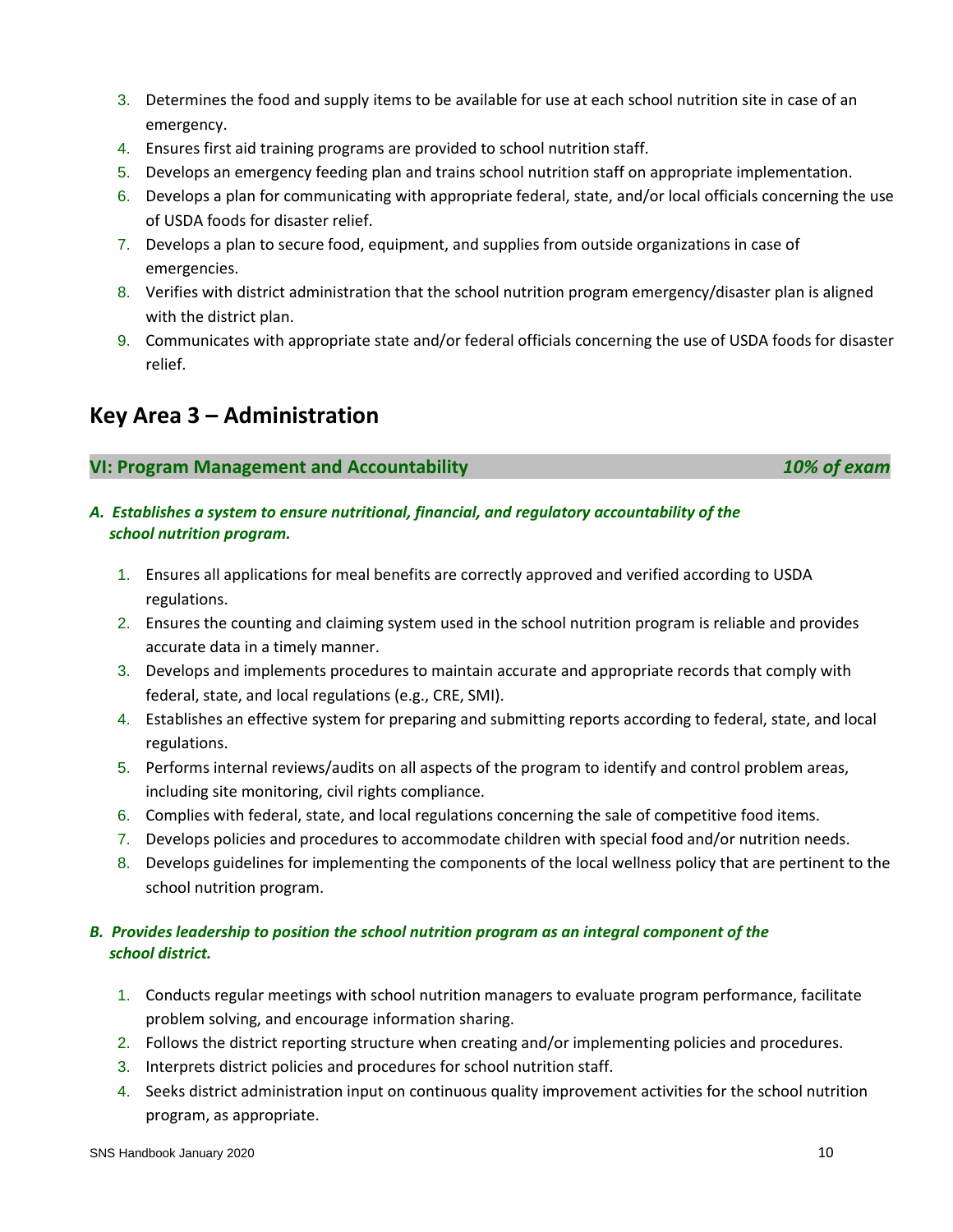#### **VII: Human Resource Management** *10% of exam*

#### *A. Establishes a human resource infrastructure for the school nutrition program that complies with school district policies as well as federal, state, and local regulations.*

- 1. Interprets and communicates human resource management policies and procedures to school nutrition managers and provides guidance, as needed.
- 2. Interprets and disseminates the school district's human resource policies and procedures to school nutrition staff.
- 3. Maintains accurate school nutrition staff records and other pertinent human resource documentation.
- 4. Reviews and recommends wages, salaries, and fringe benefits that are equitable and competitive.
- 5. Verifies that human resource decisions follow due process established by the school district.
- 6. Monitors and tracks incidence of on-the-job injuries and related liabilities.
- 7. Develops and maintains a school nutrition staff handbook with current organizational chart and information on school nutrition program and district regulations, policies, and procedures.

# *B. Develops and implements a process for recruiting, hiring, retaining, and promoting qualified school nutrition staff in compliance with the school district's written procedures and labor laws.*

- 1. Develops a staffing plan based on school nutrition delivery systems, student participation, facilities, and services provided.
- 2. Develops job descriptions and job specifications.
- 3. Determines minimum skills and characteristics required for an effective school nutrition staff member.
- 4. Utilizes interviewing techniques and hiring procedures that comply with federal, state, and local guidelines.
- 5. Designs an effective orientation program that introduces new school nutrition staff to the school nutrition program mission, requirements, and goals.
- 6. Establishes a process for conducting performance appraisals that follow district timetables and guidelines.
- 7. Utilizes competency-based performance appraisals to identify school nutrition managers' areas of strength and develop plans for improvement to address weaknesses.
- 8. Trains school nutrition managers to effectively conduct competency-based performance appraisals of school nutrition staff.
- 9. Applies conflict resolution, negotiation, and problem-solving techniques when dealing with school nutrition staff issues.
- 10. Develops and implements a procedure for school nutrition staff to provide feedback for improving productivity and morale.
- 11. Develops contingency staffing plans to operate effectively when positions are vacant.
- 12. Develops and implements a school nutrition staff recognition program, as appropriate.
- 13. Provides school nutrition staff information regarding professional organizations and opportunities for personal and professional development.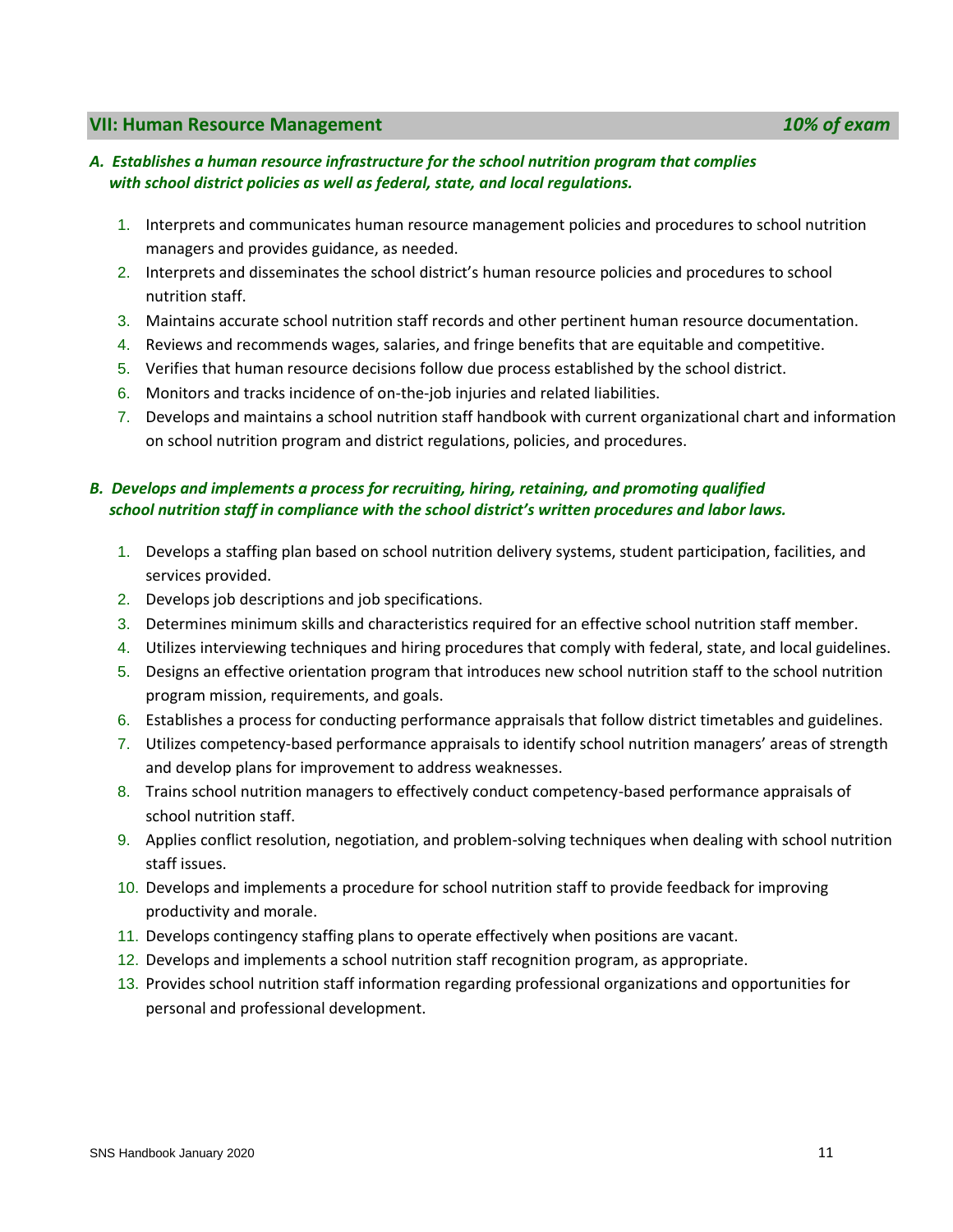# *C. Designs a comprehensive needs-based training infrastructure that enhances learning and improves job skills.*

- 1. Ensures that school nutrition staffs have access to training opportunities for acquiring certification, as appropriate.
- 2. Seeks resources for technical information and educational materials appropriate for school nutrition staff training.

# **VIII: Financial Management** *16% of exam*

- *A. Develops financial management guidelines that support school nutrition program operational goals and comply with regulations.*
	- 1. Establishes a pricing structure for meals and food items that follows federal, state, and local guidelines.
	- 2. Prepares budgets that appropriately reflect financial goals.
	- 3. Collaborates with appropriate district administrators to identify the desired school nutrition program financial outcomes.
	- 4. Establishes and/or implements written procedures for collecting, reconciling, depositing, and disbursing funds.
	- 5. Analyzes financial statements regularly to make informed financial decisions.
	- 6. Reconciles projected annual budget with revenue and expenditure performance routinely and provides documentation to justify variances.
	- 7. Evaluates financial performance of individual school nutrition sites and makes adjustments, as necessary.
	- 8. Provides budget status to other district administrators, following local guidelines.
	- 9. Establishes a system for archiving financial records following federal, state, and local regulations.
	- 10. Uses financial management information system software to enhance financial reporting and accountability.
	- 11. Shares financial information with school nutrition managers and develops strategies for addressing issues.
	- 12. Monitors the appropriate use of external funding, when applicable.
	- 13. Develops and communicates procedures for returning and crediting unacceptable merchandise and ensuring that only authorized substitutions are accepted.

# *B. Establishes cost control goals to effectively manage the school nutrition program.*

- 1. Controls food cost by implementing standard procedures (e.g., appropriate product ingredients, standardized recipes, accurate portion sizes).
- 2. Controls labor cost by assessing meals served, labor hours, and school nutrition staff benefits.
- 3. Maximizes the use of United States Department of Agriculture (USDA) foods to assist in controlling food cost.
- 4. Establishes benchmarks for food and labor cost percentages.
- 5. Identifies costs associated with maintaining a comprehensive technology infrastructure.
- 6. Develops inventory procedures to keep operating costs within operational percentages to revenue benchmarks.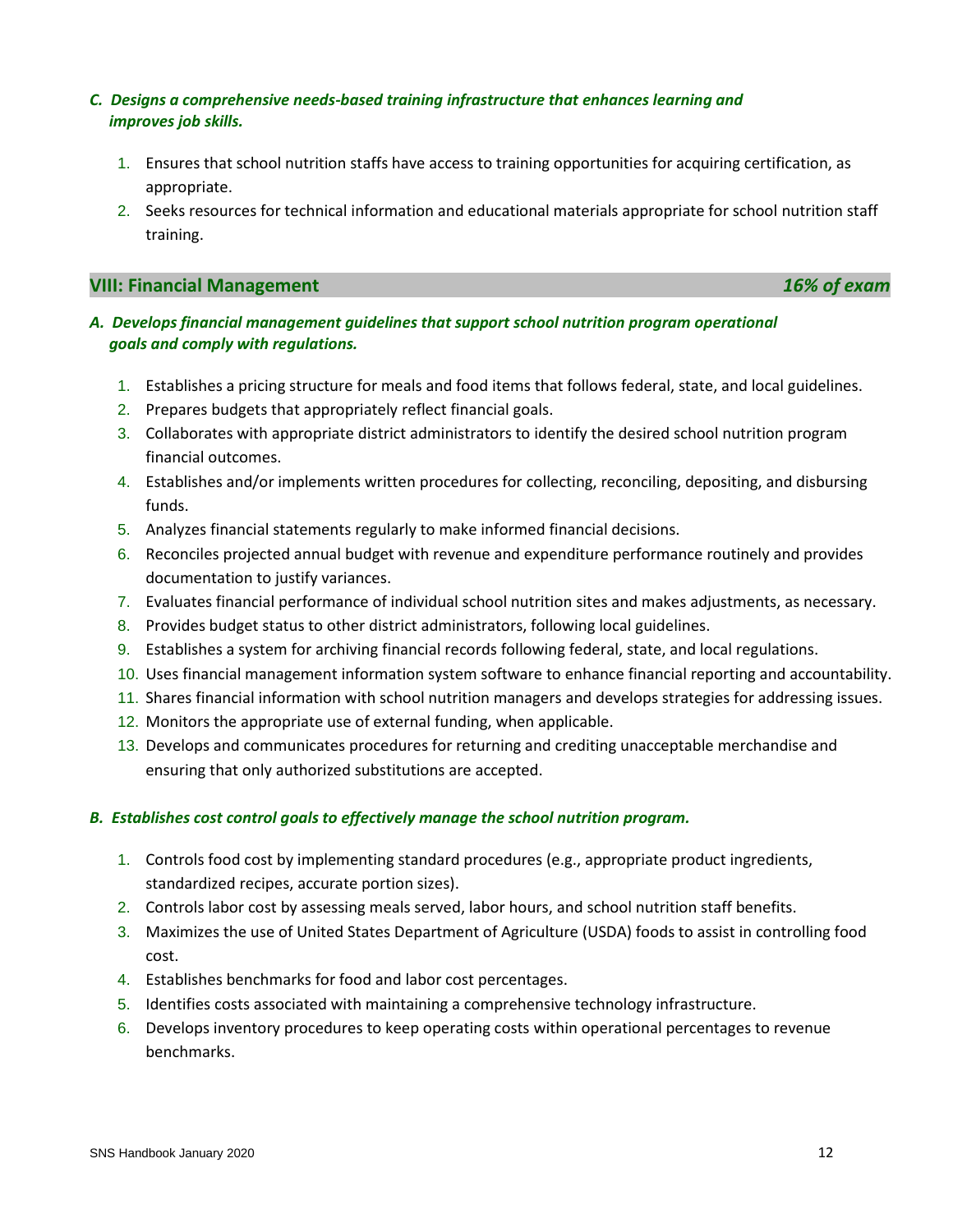# **Key Area 4 – Communications & Marketing**

# **IX: Communications & Marketing** *7% of exam*

# *A. Develops a systematic approach for marketing the school nutrition program.*

- 1. Leads the development of a marketing plan that integrates marketing objectives, strategies, implementation, and evaluation.
- 2. Aligns the school nutrition marketing plan with district marketing initiatives.
- 3. Designs and implements an effective public relations program to maintain a positive image for the school nutrition program.
- 4. Responds appropriately to school nutrition program publicity generated by the media.
- 5. Networks with school nutrition professionals to share best practices in marketing.
- 6. Evaluates the school nutrition marketing plan and promotional campaigns periodically and modifies ineffective initiatives.
- 7. Evaluates the feasibility of providing additional services to increase participation and meet nutrient needs of children (e.g., breakfast options, grab and go meals, vended reimbursable meals).

#### *B. Develops a customer service infrastructure to promote the school nutrition program.*

- 1. Trains school nutrition managers and staff to enhance customer service systems.
- 2. Develops procedures to maintain the aesthetic qualities of menu items and service area throughout the meal period.
- 3. Empowers school nutrition managers to address and resolve customer service issues.
- 4. Develops procedures for collecting, analyzing, and addressing customer feedback.

# *C. Establishes a communication infrastructure with stakeholders to promote the school nutrition program.*

- 1. Communicates the relationship between nutrition adequacy and educational performance of children, using research findings when applicable.
- 2. Coordinates the use of multiple approaches for informing stakeholders of menu, nutrition information, policy changes, and other services available (e.g., web site, social media, newsletter, printed menus).
- 3. Encourages school nutrition staff to support and participate in school district nutrition/wellness initiatives.
- 4. Represents the school nutrition program publicly and gives presentations on school nutrition initiatives, program best practices, challenges, and innovations, as requested.
- 5. Coordinates with the school district public relations liaison or spokesperson to prepare program information and press releases for stakeholders and media.
- 6. Encourages school nutrition managers to integrate themselves into the school community.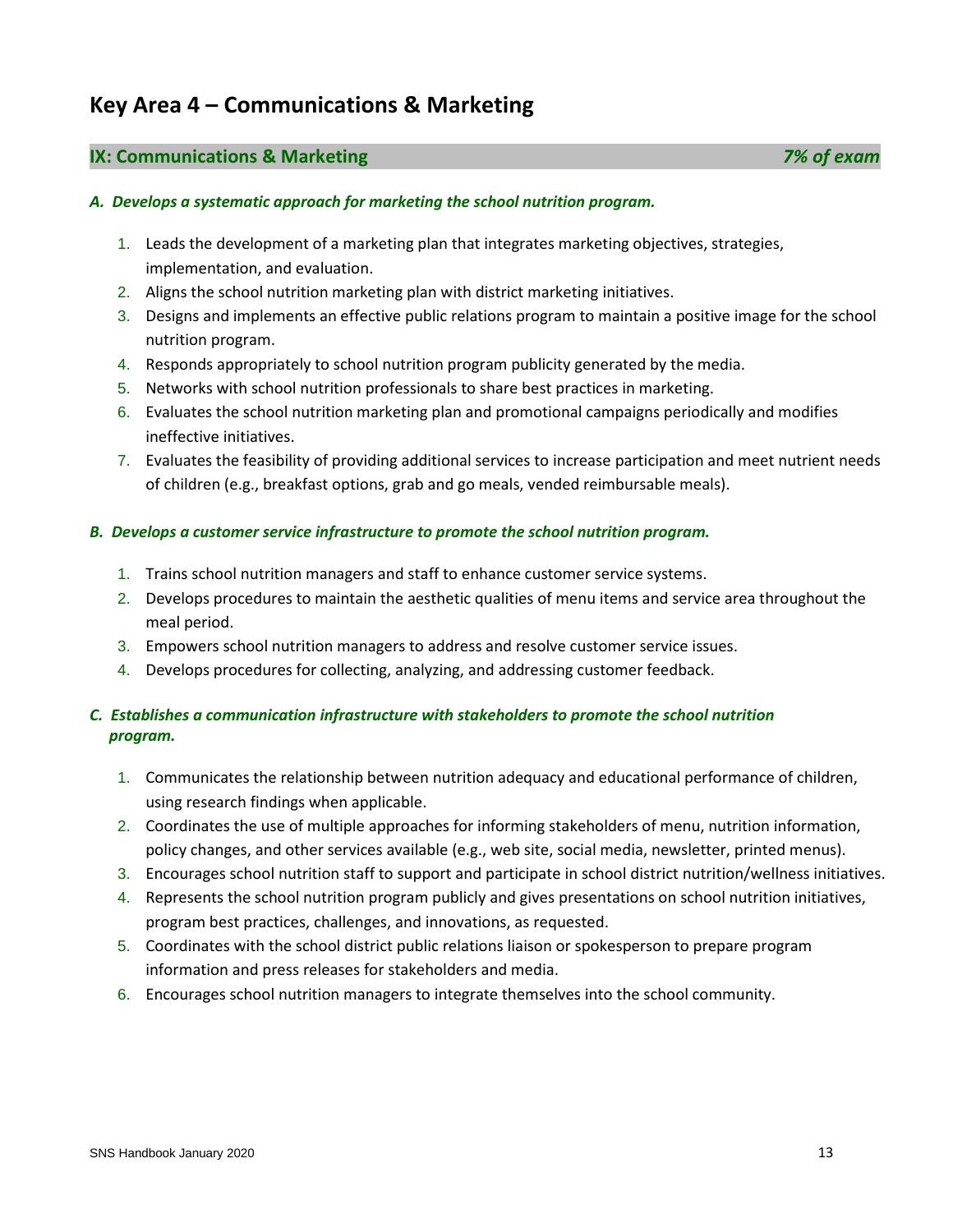# **EXAM RESOURCE LIST**

The following resource list is intended to be a guide for exam candidates. The list was compiled to reflect the resources used in developing the Knowledge/Content Areas and is useful in preparing to take the SNS exam.

| <b>Resource</b>                                                                                                                                                                 | Link (if applicable)                                                                                                                                                        |
|---------------------------------------------------------------------------------------------------------------------------------------------------------------------------------|-----------------------------------------------------------------------------------------------------------------------------------------------------------------------------|
| Pannell-Martin, D., & Boettger, J. (2014). School Food &<br>Nutrition Service Management for the 21st Century, 6th<br>Edition                                                   | Textbook                                                                                                                                                                    |
| School Nutrition Association. (2019). Procurement                                                                                                                               | http://www.schoolnutrition.org/procurement                                                                                                                                  |
| School Nutrition Association. (2018). Keys to Excellence                                                                                                                        | http://www.schoolnutrition.org/keys                                                                                                                                         |
| ICN Resources for SNA's SNS Exam                                                                                                                                                | https://theicn.org/school-nutrition-programs/                                                                                                                               |
| U.S. Department of Agriculture. Federal Registry 7 CFR 210,<br>220, 226, 245 & 235                                                                                              | https://www.ecfr.gov/cgi-bin/text-<br>idx?SID=313c9b61e3e90e08552845402283a3f0&mc=true<br>&tpl=/ecfrbrowse/Title07/7cfrv4_02.tpl#0 or<br>https://www.fns.usda.gov/resources |
| U.S. Department of Agriculture. Healthy Hunger Free Kids Act<br>(2010)                                                                                                          | https://www.fns.usda.gov/school-meals/healthy-hunger-<br>free-kids-act                                                                                                      |
| U.S. Department of Agriculture. School Meals Policy Updates                                                                                                                     | http://www.fns.usda.gov/school-meals/policy                                                                                                                                 |
| U.S. Department of Agriculture, Department of Health and<br>Human Services. (2010). Dietary Guidelines for Americans<br>2010. 7th Edition                                       | https://health.gov/dietaryguidelines/dga2010/dietaryguid<br>elines2010.pdf                                                                                                  |
| U.S. Department of Agriculture. Dietary Reference Intakes:<br>The Essential Guide to Nutrient Requirements                                                                      | https://www.nal.usda.gov/sites/default/files/fnic_uploads<br>/DRIEssentialGuideNutReq.pdf                                                                                   |
| U.S. Department of Agriculture. Food Buying Guide                                                                                                                               | http://www.fns.usda.gov/tn/food-buying-guide-school-<br>meal-programs                                                                                                       |
| U.S. Department of Agriculture. Food and Nutrition Service.<br>(2011). Indirect Costs - Guidance for State Agencies & School<br><b>Food Authorities</b>                         | https://fns-<br>prod.azureedge.net/sites/default/files/cn/SP60-2016a.pdf                                                                                                    |
| U.S. Department of Agriculture (2014). Whole Grain<br>Resource for the National School Lunch and School breakfast<br>programs: A Guide to Meeting the Whole Grain-Rich Criteria | http://www.fns.usda.gov/tn/whole-grain-resource                                                                                                                             |
| U.S. Department of Labor                                                                                                                                                        | http://www.dol.gov/                                                                                                                                                         |

Note: all references and web links are subject to change.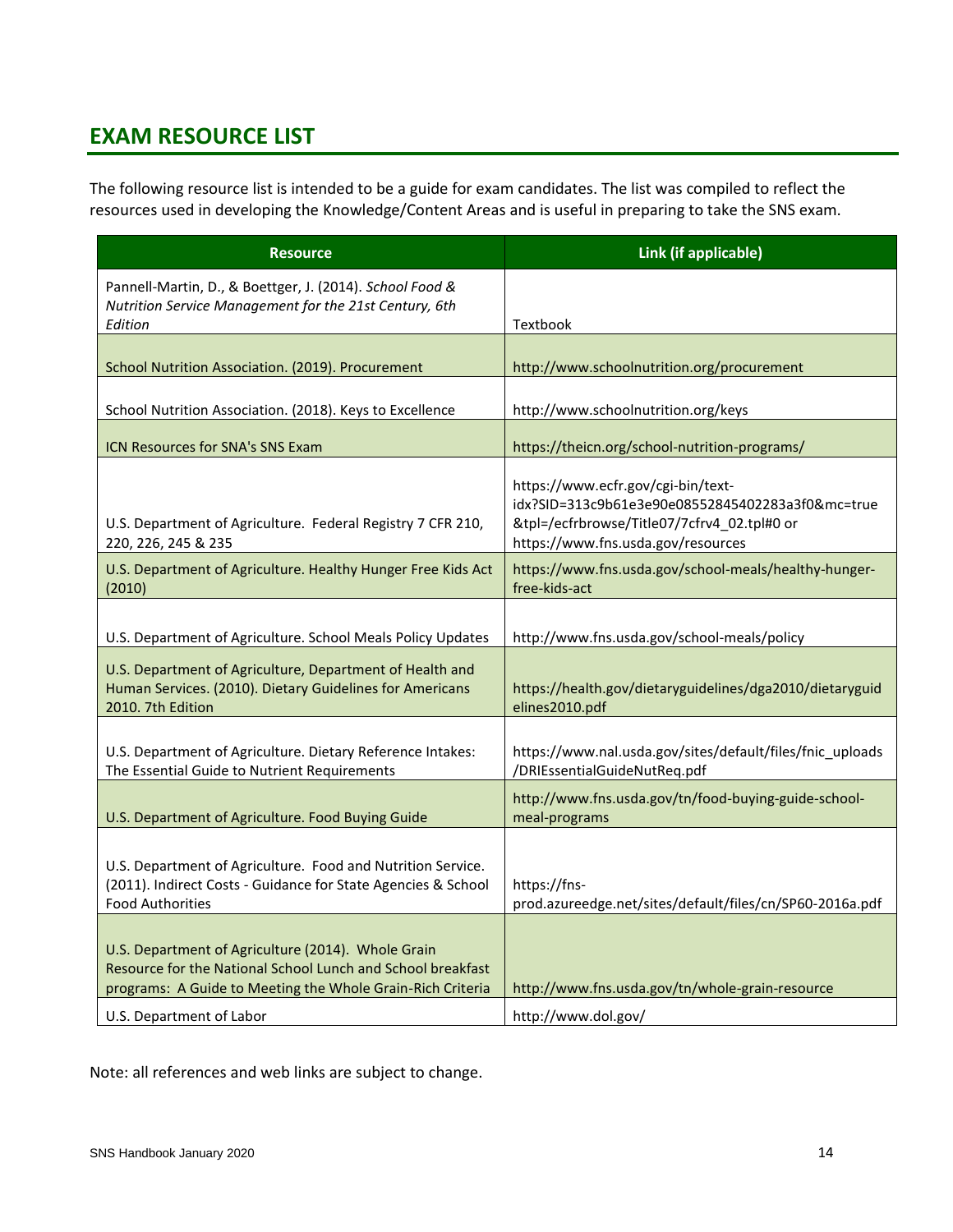# **TAKING THE SNS EXAM**

Two weeks prior to the exam date, SNA will send an Admission Letter (via mail or e-mail) confirming eligibility to sit for the exam, and directions and parking information for the exam site. The SNS exam will be proctored by current SNS professionals and/or SNA Staff. In order to sit for the exam, a photo ID and admission letter are required to be shown. Irregularities observed by the proctor during the test may result in the participant being removed from the exam room or invalidate the exam score. The Certificate and Credentialing Governing Council reserves the right to investigate incidents of misconduct or exam irregularities.

# **On Exam Day**

- Arrive at the exam site no less than 30 minutes prior to the exam start time.
- In order to be admitted into the exam, bring the following:
	- o Exam Admission Letter.
	- o Current photo ID (i.e., driver's license or passport).
	- o Handheld/pocket calculator. Cell phone may not be used as calculator.
	- $\circ$  Two sharpened #2 pencils with erasers (no mechanical pencils).
- Adhere to the following:
	- o Books, study materials, scratch paper, translation aids **are not permitted** in the exam room.
	- o Electronic devices and cell phones **must be turned off.**
- Always dress comfortably and bring a jacket. Some exams do take place in large convention centers and the temperature may be cool.

# **Emergency or Inclement Weather**

In the event of an emergency or inclement weather on the day of the exam, the proctors at the exam site location will determine whether circumstances warrant the cancellation, and subsequent rescheduling of the exam. The proctors will also notify the exam candidates regarding the cancellation and/or new exam date.

# **AFTER THE SNS EXAM**

# **Exam Scoring**

Your performance on the SNS exam will be measured against a predetermined standard of knowledge. This standard is determined by the fundamental knowledge that can be reasonably expected of individuals who manage school nutrition programs. Once the passing point is determined, a candidate's pass/fail performance is established independently of the group who sat for the exam. This means that if everyone who takes the exam meets the knowledge standard, everyone will pass.

The passing score for the SNS exam is calculated using the modified Angoff method. This universally accepted psychometric procedure uses content experts to estimate the passing probability of each item on the examination. These content experts have reviewed each exam question, evaluated the difficulty of the question, and made a judgment as to how a professional with fundamental competence would perform on the question. This technique is currently considered by testing professionals to be one of the most defensible criterion referenced methods available for setting passing points.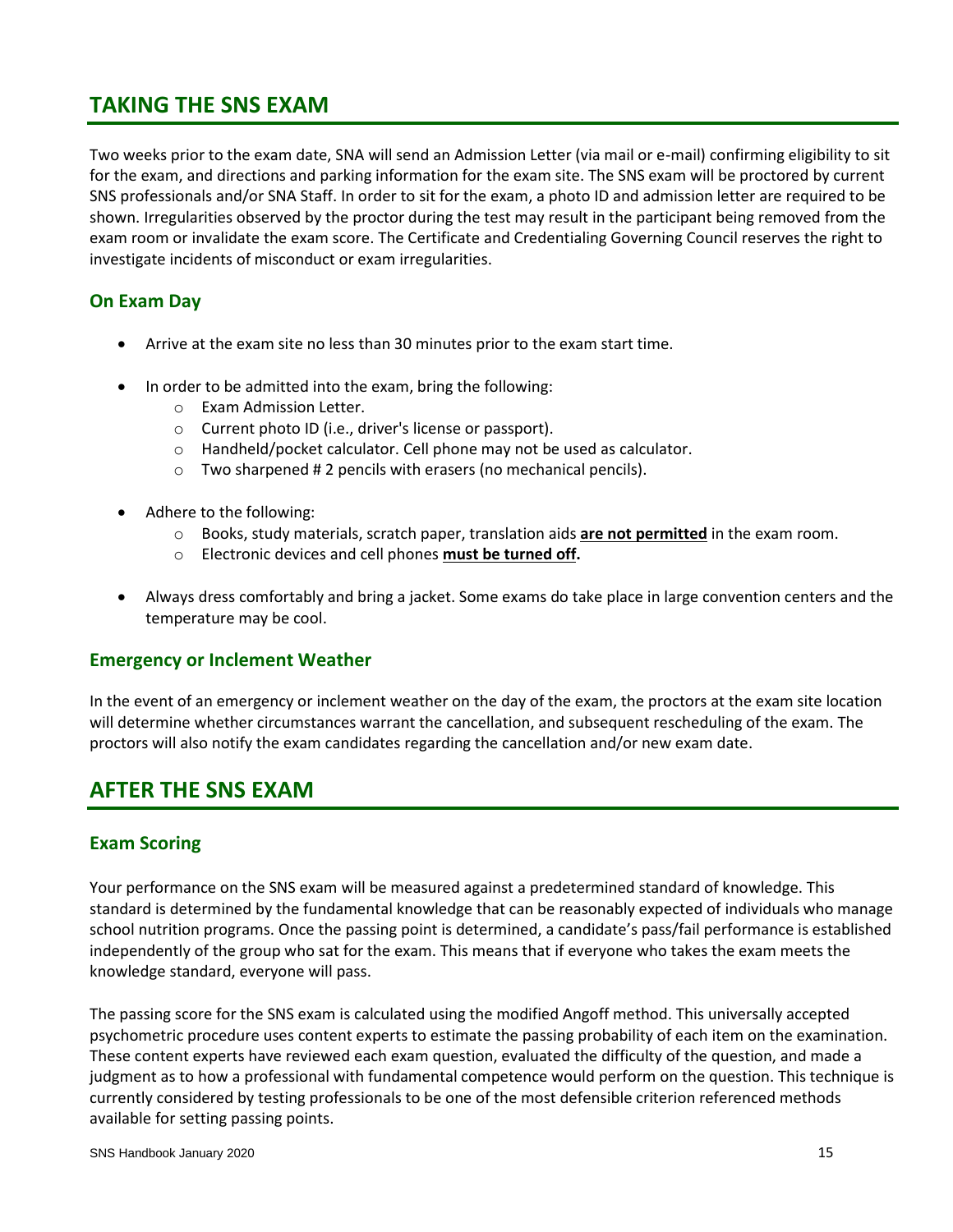Questions that appear to be flawed are reviewed by the Exam Working Group to determine if they should be deleted from scoring entirely or if credit should be given for more than one answer. These judgments are analyzed statistically to determine the passing score.

# **Exam Results**

SNS exam results will be mailed approximately 6-8 weeks following the exam administration date. Exam results cannot be given by phone, email or fax. Those who pass the exam will be mailed a notification letter, SNS certificate and card, but not the actual exam score. Those failing to pass the exam will be mailed a Diagnostic Report which includes overall performance and performance on each of the nine content areas. Those who fail the exam are encouraged to review the report and develop a study plan to improve knowledge in the areas of weakness identified. Candidates who fail the exam should understand that further study and preparation is necessary before retaking and ultimately passing the exam.

# **Requesting a Hand Score**

Candidates who failed the SNS Exam may request their exam answer sheet to be scored by hand within 30 days of receiving their results. There is a \$60.00 fee associated with the Hand Score. Contact the SNA Credentialing Staff at [certsns@schoolnutrition.org](mailto:certsns@schoolnutrition.org) to request the Hand Score Form.

# **Retaking the SNS Exam**

There is no limit on the number of times candidates may re-take the SNS exam. Exam candidates may re-take the exam at the next scheduled exam date. Candidates who plan to re-take the exam should carefully review their diagnostic report to identify the areas for improvement. To view the most current exam schedule, visit the SNA website: [http://www.schoolnutrition.org/Credentialing/.](http://www.schoolnutrition.org/Credentialing/)

To be eligible to take the re-exam, candidates will be required to submit a new exam application, payment and resubmit a copy of their college transcripts. Candidates who do not have copies of their college transcripts may submit a copy of their diagnostic report.

# **Appealing Exam Results**

All challenges to the SNS Credentialing Program are governed by the SNA Certificate and Credentialing Governing Council. The SNA Certificate and Credentialing Governing Council will conduct the review of all credential related appeals submitted by a candidate and/or existing credential holder and will render the final decision.

All appeal requests must be made in writing via email t[o certsns@schoolnutrition.org](mailto:certsns@schoolnutrition.org) within 30 days of receiving the intial results or hand score results. SNA will maintain a record of each appeal and the subsequent action(s) taken, along with the final decision. SNA will be responsible for all communications with the candidate who submitted the appeal.

# **Use of the SNS Credential Logo and Designation**

Candidates who successfully pass the exam may use the title "School Nutrition Specialist" and the abbreviated designation "SNS" in official correspondence and in all forms of address. The title, designation and logo of "SNS" may be printed on letterhead and business cards. The use of the title "School Nutrition Specialist", designation "SNS" and logo of "SNS" by person who have not passed the SNS exam or have not renewed their credential is prohibited.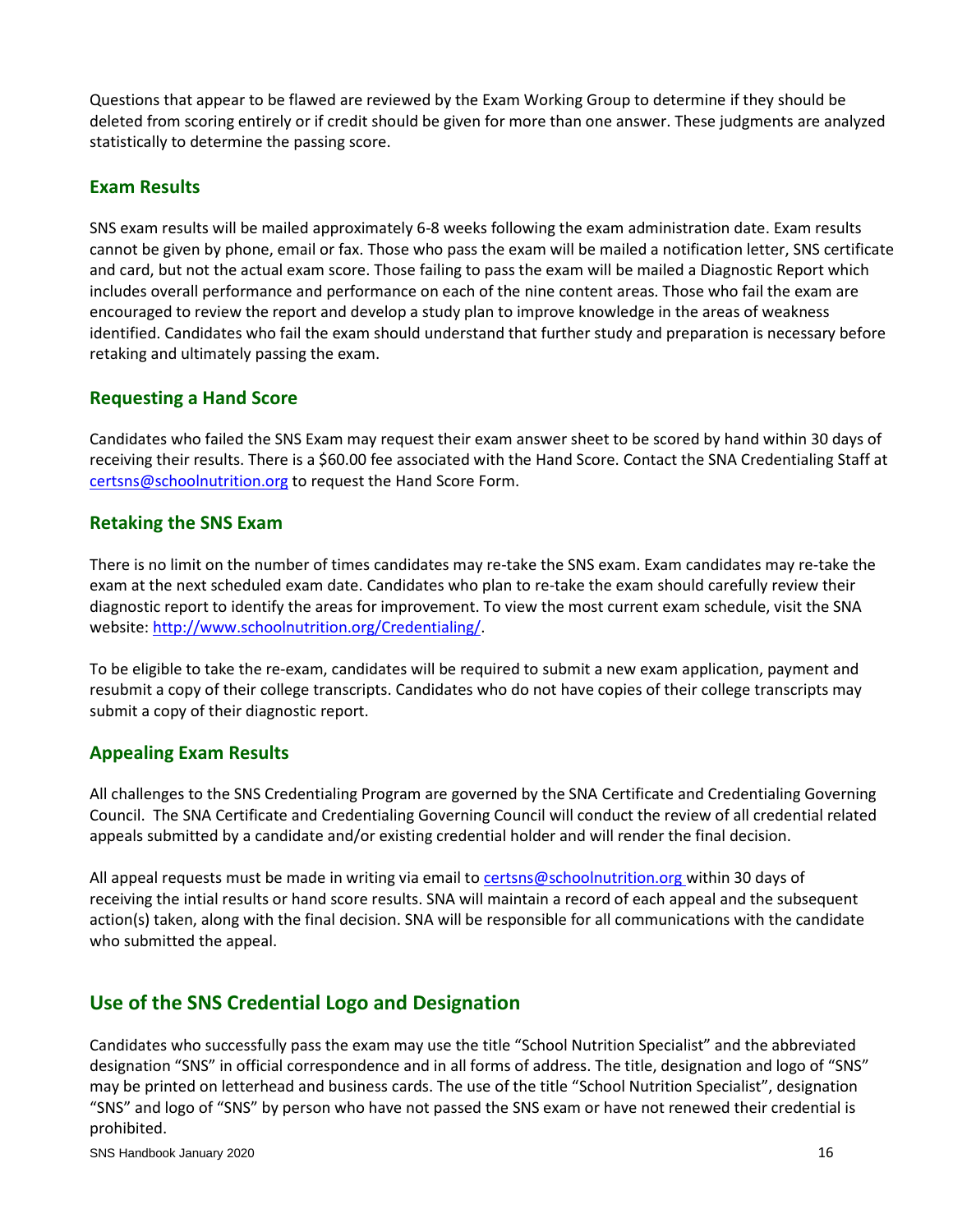# **SNS Exam Recognized by the Commission on Dietetic Registration (CDR)**

The SNS Exam is listed in the Commission on Dietetic Registration (CDR) Professional Development Portfolio (PDP) Guide under Certification for Alternate Recertification Periods, Activity Type 545: SNA, School Nutrition Specialist. Registered Dietitian Nutritionists and Nutrition and Dietetic Technicians, Registered (RDNs/NDTRs) who successfully pass the SNS exam after June 1, 2017 can earn CPEUs. The SNS exam has been approved for 75 CPEUs for



CDR cycles ending through 2024 and 40 CPEUs thereafter. Instructions on how RDNs/NDTRs can receive a CPEU certificate for passing the SNS exam are included in the pass notification letter.

# **MAINTAINING THE SNS CREDENTIAL**

The SNS credential is valid for three years and is renewable for additional three-year periods.

- There is an annual maintenance fee to maintain the SNS credential. SNA will bill you annually for the maintenance and on the third year a renewal form will be mailed out. Renewal and maintenance notices are mailed 3 months prior to the expiration date. To renew, the SNS professionals must complete the renewal form and pay the renewal fee. If audited, it will be necessary to submit documentation of 45 CEUs during the 3-year credentialing period.
- SNS professionals are responsible for maintaining their own CEU records.
	- $\circ$  CEUs are earned for participating in job related activities such as state and national conferences, workshops, online courses, webinars, *School Nutrition* magazine's Professional Development Articles (PDAs) or in-service trainings that provide ongoing professional development. Note that exhibits, tours, food shows and tradeshows qualify for up to a maximum of 2 CEU's, dependent on your state guidance.
	- o The following is a list of acceptable forms of documentation:
		- Certificates of Completion
		- Copies of Rosters
		- College/University Transcripts
		- Program Books/Brochures
		- Registration Confirmation Letters
		- Program Agendas
		- **Badges**
		- Payment Receipts
		- *MyAccount* Record on the SNA website

#### **Renewal**

You must submit your renewal fee and any required documentation by your due date. Failure to renew by your expiration date will result in cancellation of your credential, including revocation of the right to use the title "School Nutrition Specialist" or the designation "SNS". If you miss the renewal date, you may renew your credential up to one year past the expiration date, by paying a reinstatement fee in addition to the renewal fee. After the one-year time period, you will have to reapply for the SNS which includes, completing the application, submitting the exam fee and required documentation, and sitting and passing the credentialing examination.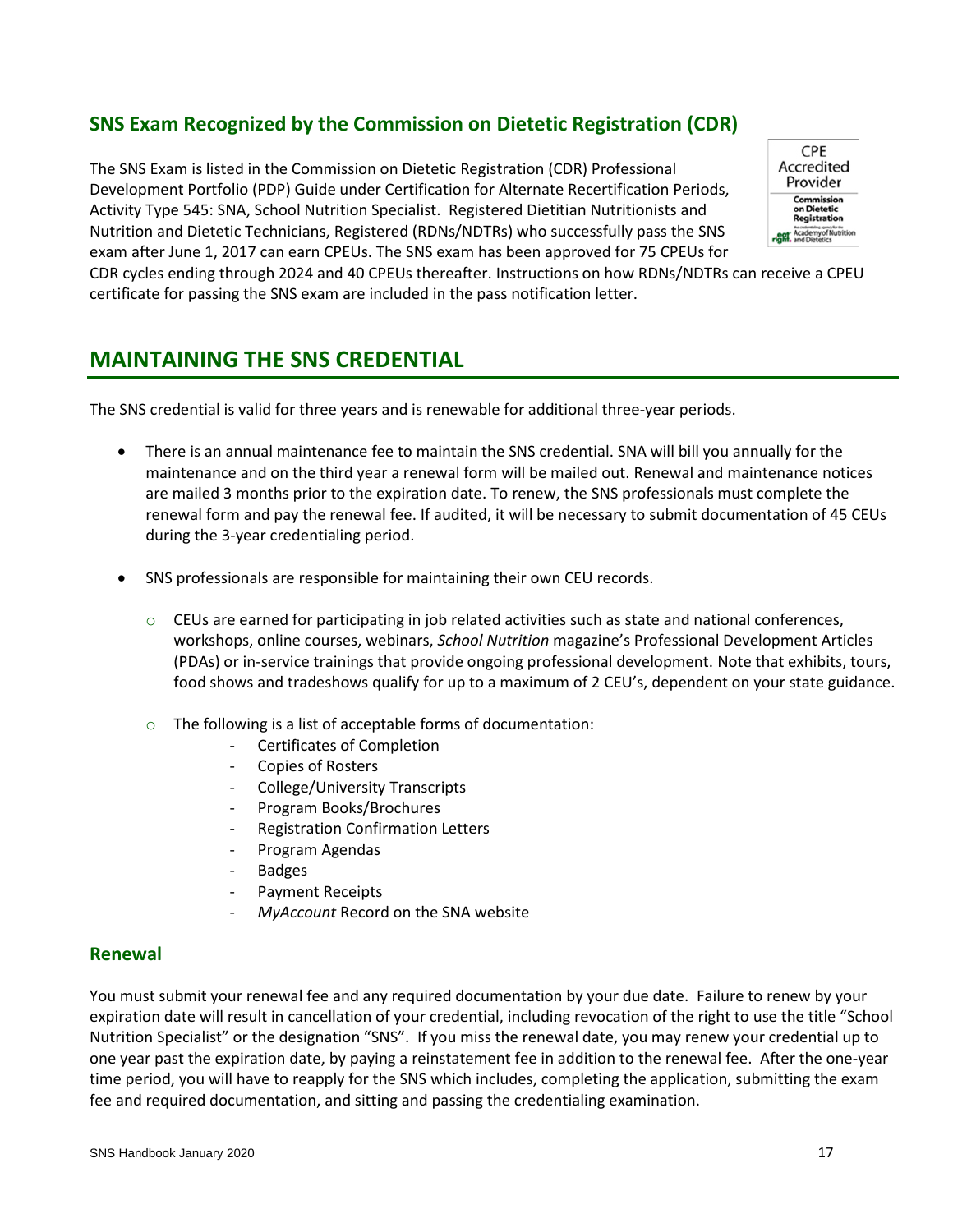

# **SCHOOL NUTRITION SPECIALIST (SNS) CREDENTIALING EXAM APPLICATION**





|                       | <b>Part I - APPLICANT INFORMATION - Preferred Mailing Address:</b><br>Check here $\Box$ if membership application has been submitted, but no membership number has been provided                           | $\Box$ Home                                  |                 | $\Box$ Work                    |  |
|-----------------------|------------------------------------------------------------------------------------------------------------------------------------------------------------------------------------------------------------|----------------------------------------------|-----------------|--------------------------------|--|
|                       |                                                                                                                                                                                                            |                                              |                 | Sex: $\Box$ Male $\Box$ Female |  |
|                       |                                                                                                                                                                                                            |                                              |                 |                                |  |
|                       |                                                                                                                                                                                                            |                                              |                 |                                |  |
|                       |                                                                                                                                                                                                            |                                              |                 |                                |  |
|                       |                                                                                                                                                                                                            |                                              |                 |                                |  |
|                       |                                                                                                                                                                                                            |                                              |                 |                                |  |
|                       |                                                                                                                                                                                                            |                                              |                 |                                |  |
|                       |                                                                                                                                                                                                            |                                              |                 |                                |  |
|                       | List Special Exam Accommodations Needed (if any - attach documentation supporting indicated accommodations needed) _                                                                                       |                                              |                 |                                |  |
|                       | <u> 1989 - Johann Stoff, amerikansk politiker (* 1908)</u>                                                                                                                                                 |                                              |                 |                                |  |
|                       | Part II - ACADEMIC REQUIREMENT - *Submit college transcript (unofficial transcript acceptable)                                                                                                             |                                              |                 |                                |  |
| Check all that apply: | □ 60 College Credits                                                                                                                                                                                       | $\Box$ Associate's Degree                    |                 |                                |  |
|                       | $\Box$ Bachelor's Degree                                                                                                                                                                                   | Master's Degree                              |                 |                                |  |
|                       | $\Box$ Doctorate Degree                                                                                                                                                                                    |                                              |                 |                                |  |
|                       | *NOTE: If your college transcript lists less than 90 earned college credits,                                                                                                                               | please review the table on page 3 "Option I" |                 |                                |  |
|                       | <b>Part III - EXAM FEE PAYMENT - □ \$ 225.00 SNA Member □ \$ 325.00 Non-Member</b><br>NOTE: Add an additional \$40.00 (late fee) for applications submitted or postmarked after the registration deadline. |                                              |                 |                                |  |
|                       | If paying by check: mail the application, documentation and payment to:                                                                                                                                    |                                              |                 |                                |  |
|                       |                                                                                                                                                                                                            |                                              |                 |                                |  |
|                       | <b>SNA c/o SNS Credential</b><br>2900 S Quincy St, Ste 700                                                                                                                                                 |                                              |                 |                                |  |
|                       | Arlington, VA 22206                                                                                                                                                                                        |                                              |                 |                                |  |
| $\Box$ Check          | Money Order                                                                                                                                                                                                |                                              |                 |                                |  |
|                       | If paying by credit card: fax your application, documentation and payment to: (703) 824-3015                                                                                                               |                                              |                 |                                |  |
| $\Box$ Visa           | □ MasterCard                                                                                                                                                                                               | $\Box$ American Express                      | $\Box$ Discover |                                |  |
|                       |                                                                                                                                                                                                            |                                              |                 |                                |  |
|                       |                                                                                                                                                                                                            |                                              |                 |                                |  |
|                       |                                                                                                                                                                                                            |                                              |                 |                                |  |